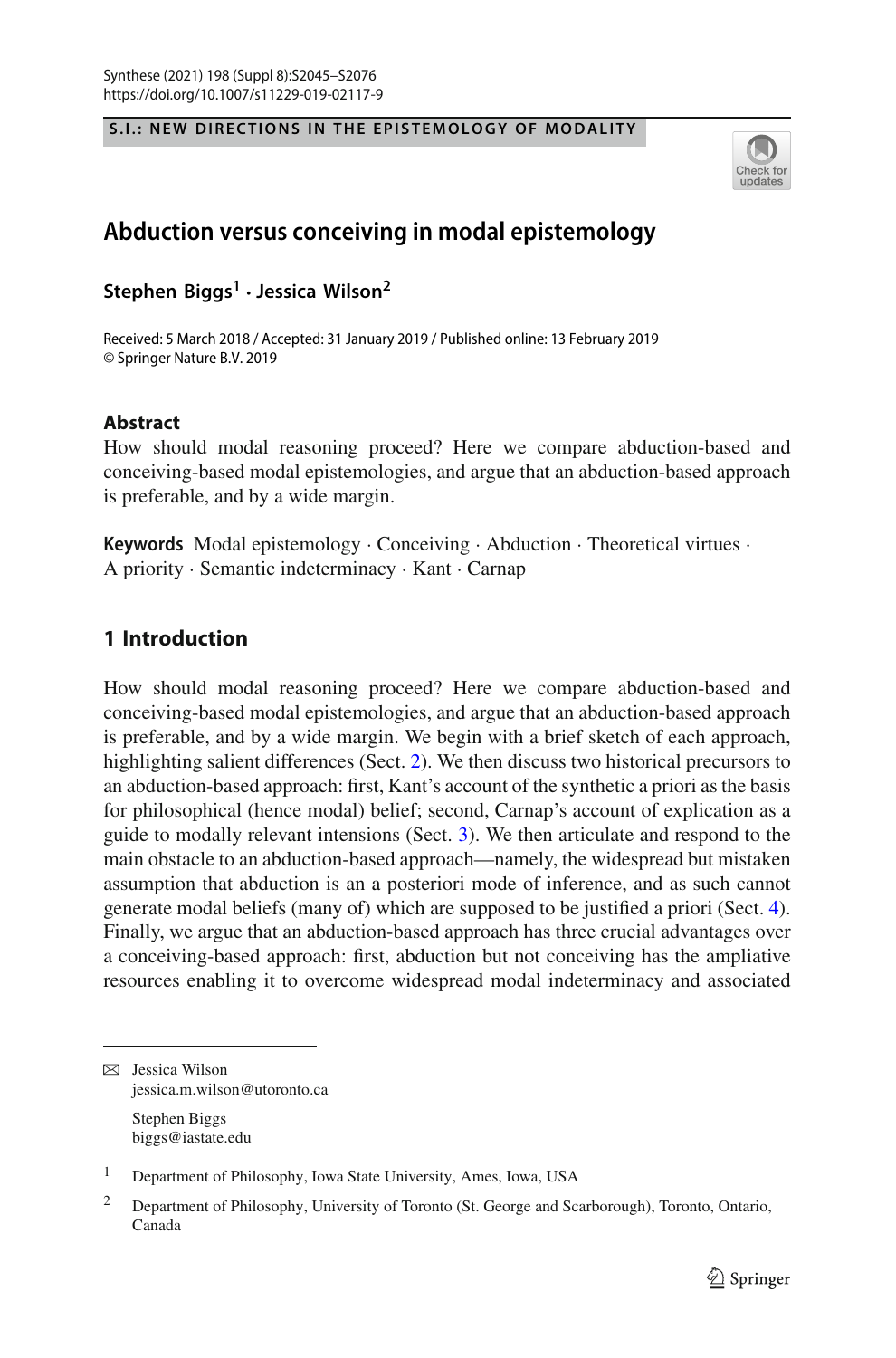modal skepticism; second, abduction but not conceiving has the comparative theoretical resources enabling it to overcome errors in dispositions to apply concepts in non-actual scenarios; third, abduction but not conceiving has resources to make sense of substantive philosophical disagreement about, and progress in determining the status of, modal claims (Sect. [5\)](#page-18-0). We have addressed some of this rich set of issues in previous work, including Bigg[s](#page-30-0) [\(2011](#page-30-0)) and Biggs and Wilso[n](#page-30-1) [\(2016](#page-30-1), [2017a](#page-30-2), [b\)](#page-30-3). Our discussion here synthesizes some of this previous work, while developing and extending its historical connections and argumentative force in several new directions.

Three preliminaries:

- 1. We use 'abduction' to refer not to what Peirc[e](#page-31-0) [\(1931](#page-31-0)) calls 'abduction', but rather to what Harma[n](#page-30-4) [\(1965\)](#page-30-4) and Lipto[n](#page-31-1) [\(1991\)](#page-31-1) call 'inference to the best explanation'.
- 2. We presuppose that abduction has epistemic value (contrary to, e.g., van Fraasse[n](#page-31-2) [1980\)](#page-31-2), where a mode of inference has epistemic value just in case it is justificationpreserving—that is, just in case it is such that (absent defeaters) one's belief in a conclusion *C* is justified if one uses that mode of inference to infer *C* from justifiably believed premises.<sup>1</sup>
- 3. Our comparative assessment concerns modal epistemologies which differ as regards whether abduction or rather conceiving is the 'ultimate' arbiter of disputes over the status of modal claims. Informally, a mode of inference *M* is the ultimate arbiter of disputes in a domain *D* if and only if we should follow *M* wherever it leads in *D*. Somewhat more formally:

*M* is the ultimate arbiter of disputes in *D* if and only if for any *D*-claim *P* (1) we are justified in believing *P* if *M* supports *P*, and (2) we are unjustified in believing  $\neg P$  or withholding belief in *P* if *M* supports *P*, regardless of what other modes of inference (or evidence that cannot be incorporated into *M*) support.

We take abduction to be the ultimate arbiter of disputes over the status of modal claims, and as per below, many proponents of conceiving-based modal epistemologies are reasonably seen as taking (appropriately idealized) conceiving to be such an arbiter.

Note that to say that mode of inference *M* is the ultimate arbiter of modal disputes is not thereby to deny that other modes of inference can lead to justified modal beliefs. Rather, it is to say that when we have serious questions about the truthvalue of a given modal claim—when there is disagreement, or when we want to be as careful as we can be, or when we want to achieve the best possible justification for our beliefs—we should rely on *M* rather than on any other mode of inference. Hence even if, as we will argue below, abduction but not conceiving is up to the task of being the ultimate arbiter of modal disputes, a weakened conceiving-based modal epistemology on which conceiving can provide prima facie justification for modal claims wouldn't necessarily be in competition with our view.

<span id="page-1-0"></span><sup>&</sup>lt;sup>1</sup> Those who prefer talk of knowledge, warrant, entitlement, or some other kind of epistemic goodness can substitute accordingly for our talk of justification in what follows, *mutatis mutandis*.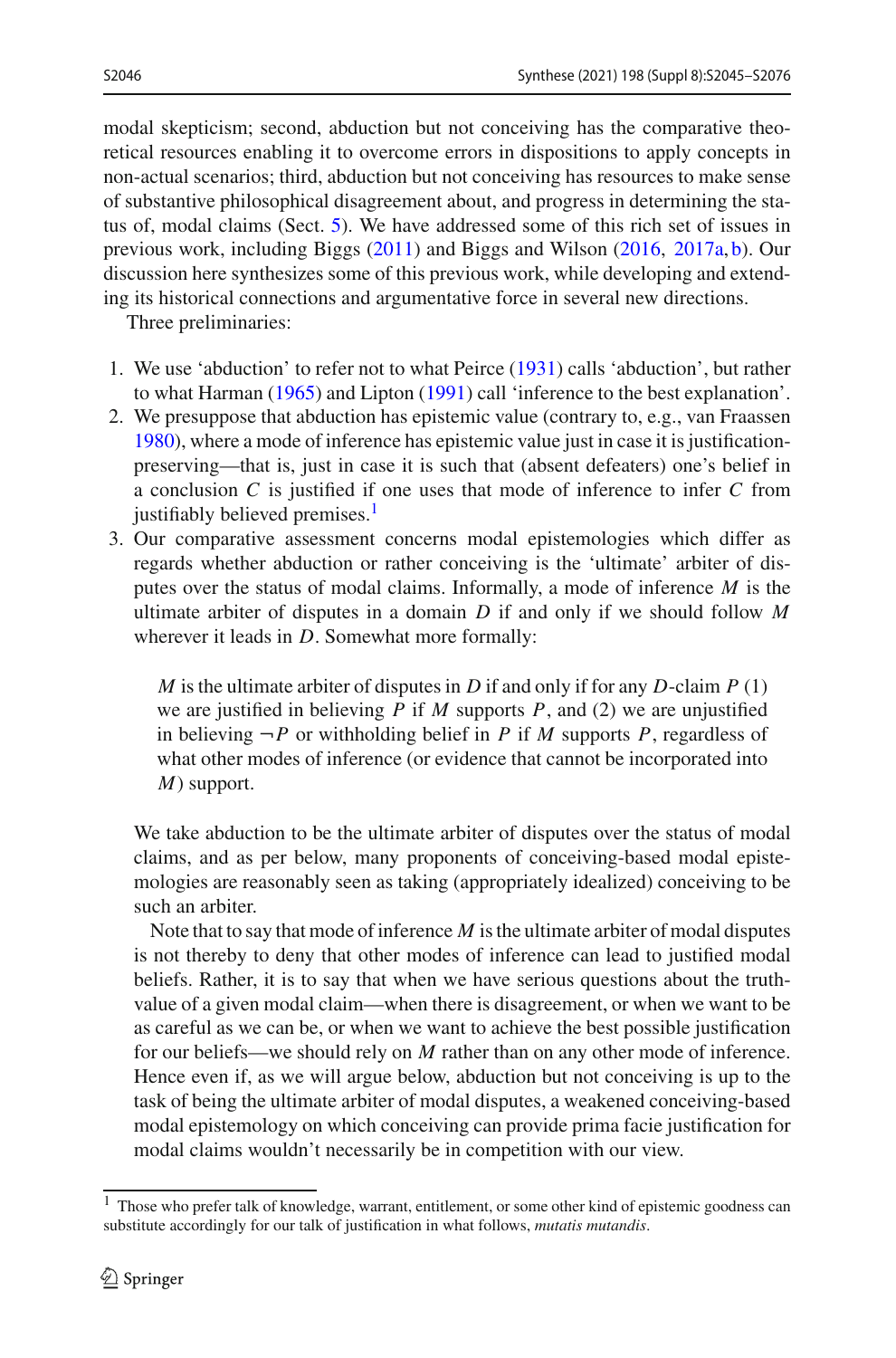### <span id="page-2-0"></span>**2 Two approaches to modal epistemology**

Abduction is a mode of inference in which one infers the truth (more weakly: likely truth, or rational acceptance; for simplicity we'll henceforth suppress these possible qualifications) of whichever theory best explains a targeted explanandum. The ranking of theories proceeds via the comparative evaluation of how well these do with respect to abductive principles, including, among others, fit with relevant observational data, ontological and ideological parsimony, fruitfulness, explanatory comprehensiveness, and consilience. Although these desiderata are often called 'theoretical virtues', we call them 'abductive principles', in order to emphasize both their connection with abduction, and, more importantly, their nature: they are prescriptions for choosing between, not mere descriptions of, theories.

According to an abduction-based modal epistemology, abduction is the ultimate arbiter of disputes about modal claims. Consider the familiar dispute over the possibility of zombies: physical-functional duplicates of ordinary humans, who nonetheless lack qualitative mental features. On an abduction-based approach, the competing modal claims—*zombies are possible*, *zombies are impossible*—are treated as theories or (perhaps more plausibly in this case) as implications of theories, that aim to explain the relevant evidence. Among the relevant explananda will be the seeming fact that qualitative mental features are actually uniformly spatiotemporally correlated with specific sets of physical-functional properties, the seeming fact that qualitative mental features can enter into causing physical effects, the seeming fact that there is an explanatory gap between qualitative mental and physical goings-on, and (related to the last explanandum) the seeming fact that zombies are conceivable.

For simplicity, suppose that the competing modal claims are taken to be implications of (just) two theories: first, an epiphenomenalist version of naturalistic dualism along lines discussed in Chalmer[s](#page-30-5) [\(1996\)](#page-30-5), which explains the aforementioned correlation by appeal to a contingent law of nature, and hence implies that zombies are possible; second, a reductive version of physicalism along lines discussed in Lewi[s](#page-31-3) [\(1972\)](#page-31-3), which explains the aforementioned correlation by appeal to a necessary identity, and hence implies that zombies are impossible. Assessment of the status of the modal claims would then proceed, on an abductive approach, by ranking the associated 'theories' of whether zombies are possible, as a function of their comparative performance on relevant abductive principles. Each theory might be seen as on a par so far as explaining the correlation at issue. Reductive physicalism might be taken to score higher than naturalistic dualism along the dimension of ontological parsimony, as well as in accommodating mental causation (albeit as a variety of physical causation). Naturalistic dualism might be taken to score higher than reductive physicalism in making sense of the seeming explanatory gap between mental and physical, and the associated conceivability of zombies. These and other comparative abductive assessments then enter into an overall assessment of which theory and associated modal claim best explains the relevant data, with the upshot being that the claim associated with the highest-ranked theory should be taken to be true.

According to a conceiving-based modal epistemology, conceiving is the ultimate arbiter of disputes about modal claims. Consider the above dispute over the possibility of zombies. On a conceiving-based approach, the status of the claim *zombies are*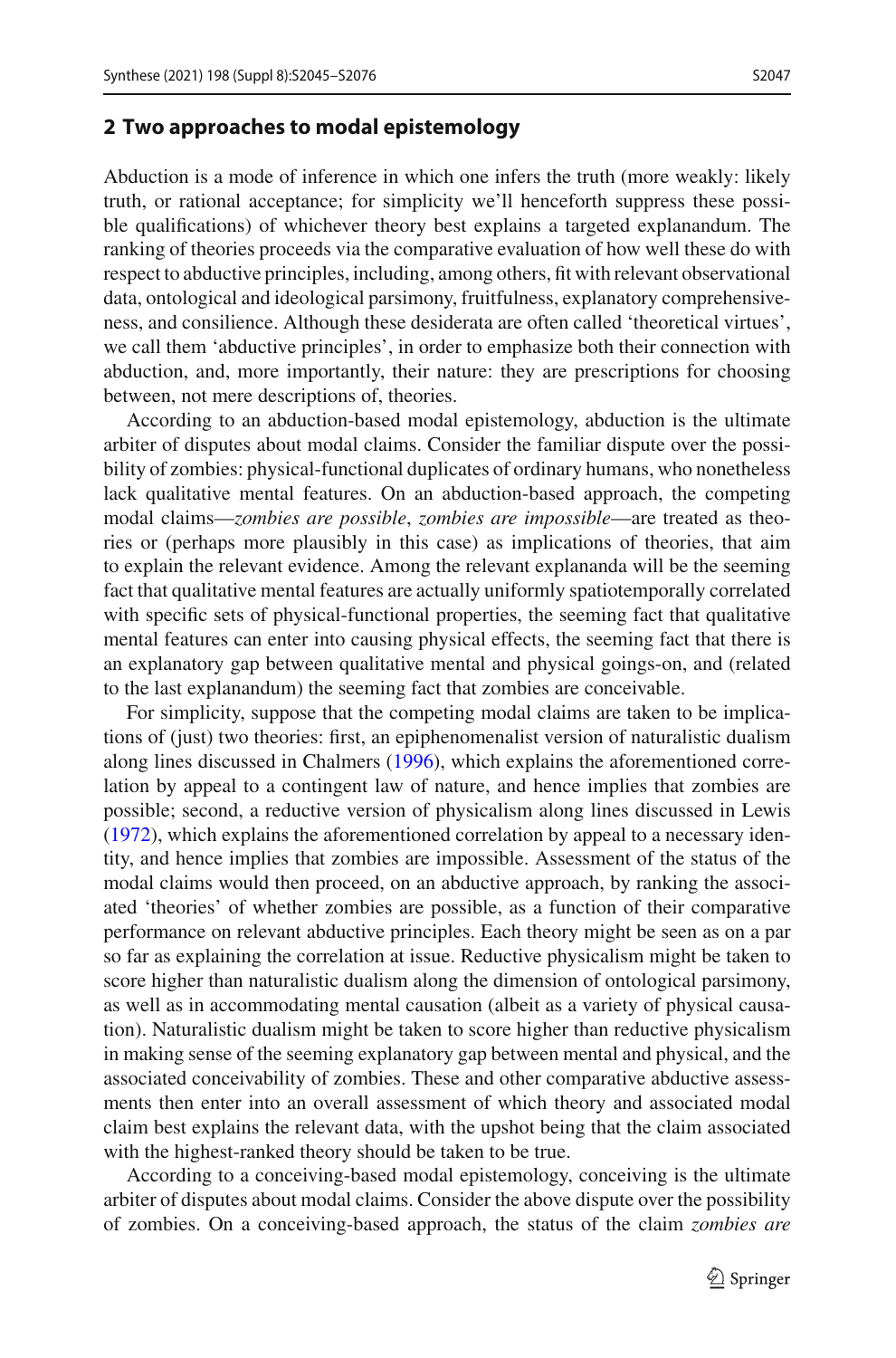*possible* ultimately depends on whether zombies are conceivable (in a way elaborated below): if so, then the claim *zombies are possible* should be taken to be true; if not, then the claim [s](#page-30-6)hould be taken to be false.<sup>2</sup> Chalmers [\(2002\)](#page-30-6) offers a familiar and more specific characterization on which to "conceive of a situation" in a way that justifies belief in a relevant possibility statement *S* "is to in some sense imagine a specific configuration of objects and properties" by either forming "a perceptual mental image that represents *S* as being the case" or having "an intuition …of (or as of) a situation in which *S*" (pp. 150–151); he moreover maintains that conceiving, properly understood, *entails* possibility and as such is the ultimate arbiter in disputes over modal claims the truth of which can be known (see again note 2). Many others, including Hume [\(1739\)](#page-31-4), Yabl[o](#page-31-5) [\(1993](#page-31-5)) and Gertle[r](#page-30-7) [\(2006\)](#page-30-7), have endorsed relevantly similar accounts of conceiving as the best and indeed the only means of accessing modal truth; as Gertler

Advocates of a conceiving-based modal epistemology typically take conceiving to involve taking one's intuitive reactions to reveal (and be necessary for revealing) the extensions of our expressions or concepts in possible cases [see, e.g., Chalmers and Jackso[n](#page-30-8) [\(2001\)](#page-30-8), pp. 320–321 and Gertle[r](#page-30-9) [\(2002\)](#page-30-9), p. 205]. These intuitive reactions, in turn, are naturally taken to reflect one's internally-available dispositions to apply those expressions/concepts. Hence Melny[k](#page-31-6) [\(2008\)](#page-31-6) suggests that advocates of a conceivingbased modal epistemology must maintain that "to possess a concept with a given content is (at least in part) to have a certain set of mental dispositions to use the concept" (p. 271).

[\(2006,](#page-30-7) 205) puts it, "Conceivability is the only guide to necessity".

This is, of course, the briefest of sketches; and there are important subtleties that we are necessarily glossing here. $3$  What is most crucial for our contrastive purposes is that abductive principles play no epistemic role in a conceiving-based modal epistemology, as standardly understood. Of course, *qua* strict empiricist, Hume rejects inference to the best explanation as being, in general, a warranted mode of inference. Chalmers ties conceiving to perceptual imagination and intuition (as above), and assigns abductive principles no role in those forms of cognition. Nor do other contemporary advocates of conceiving-based modal epistemologies describe conceiving as deploying abductive

<span id="page-3-0"></span><sup>2</sup> Some advocates of a conceiving-based modal epistemology deny that inconceivability is a guide to impossibility. Lightne[r](#page-31-7) [\(1997\)](#page-31-7) offers reasons to think that, while Hume took conceivability to be a guide to possibility, he did not take inconceivability (unless indicative of a contradiction) to be a guide to impossibility. Chalmer[s](#page-30-6) [\(2002\)](#page-30-6) suggests that there might be cases of 'open inconceivabilities', where a target situation *S* cannot be positively conceived (say, because involving properties "that simply cannot be positively conceived at all") but where, insofar as there is no apparent contradiction in *S*, *S*'s modal status remains open. These are versions of a conceiving-based modal epistemology provided that they are not conjoined with the further claim that we can know the truth-value of some open inconceivability. Neither Hume nor Chalmers advance that further claim. We could reformulate a conceiving-based modal epistemology accordingly to hold, using the case of zombies for illustration, that we should take the claim *zombies are possible* to be true if zombies are conceivable, and either false or unknowable if zombies are inconceivable (where the choice between the claim's being false or instead unknowable would depend on whether the claim meets a sufficient condition for being an open inconceivability). We continue to work with the simpler view that we describe in the main text because shifting to the more complex view described here would not impact the dialectic, except to further support an abduction-based modal epistemology (by undesirably further restricting the range of justified modal beliefs that a conceiving-based modal epistemology can deliver).

<span id="page-3-1"></span><sup>3</sup> See, e.g., Sober's [\(2015\)](#page-31-8) extensive discussion of the varieties of parsimony ('simplicity'), and Chalmers's [\(2002](#page-30-6)) extensive discussion of the varieties of conceivability. We gloss these subtleties because they have no bearing on the dialectic here.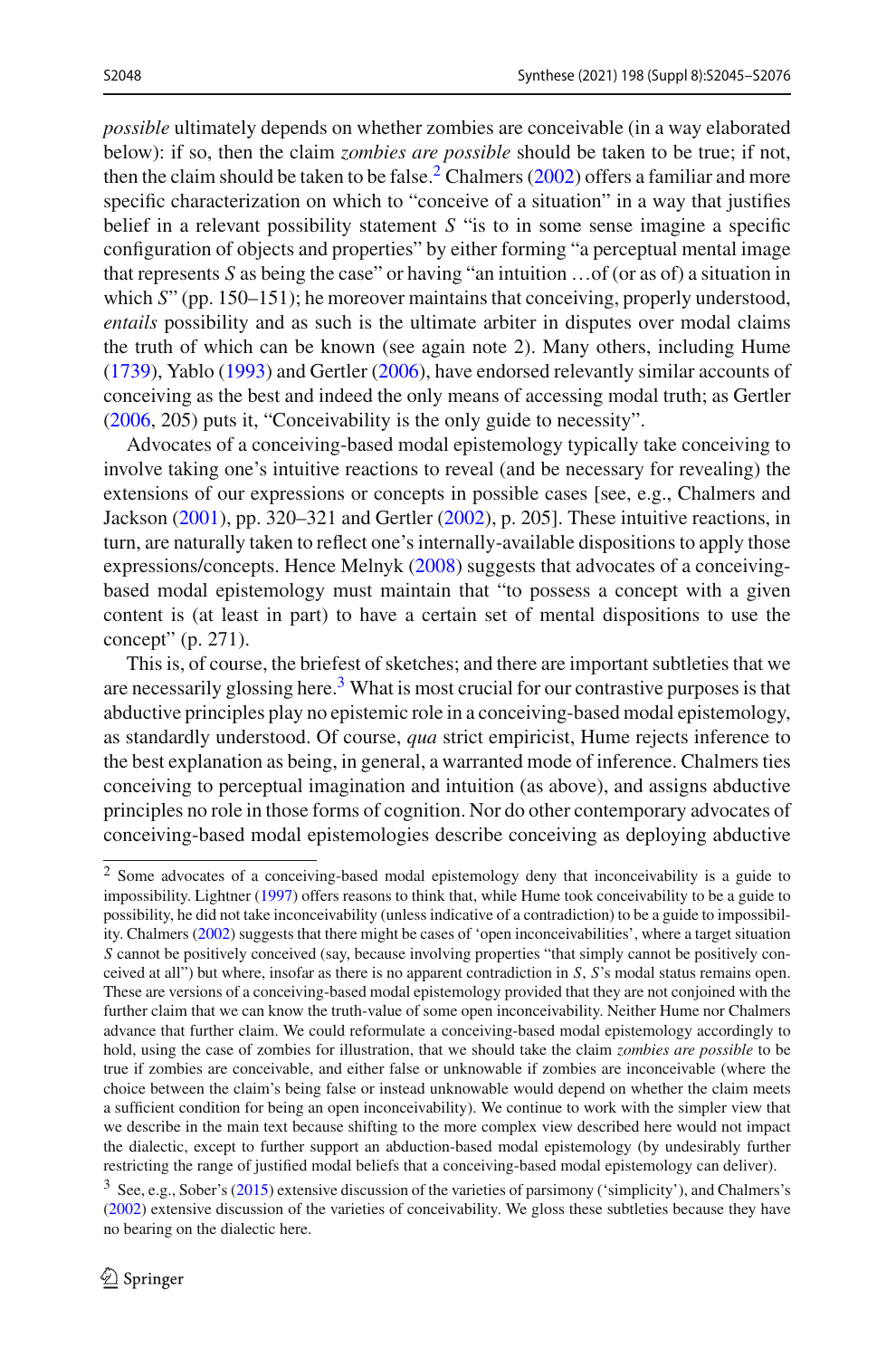principles. More explicitly, Chalmers and Jackson [\(2001](#page-30-8), pp. 320–328) argue that abductive principles play no "justifying role" in conceiving, a position that Chalmers rehearses in his [\(2012](#page-30-10)) (pp. 167–169). It may be that one background motivation for the common supposition that abduction plays no justificatory role in conceiving is the also-common supposition that, while conceiving is an a priori belief-forming method, abduction is an a posteriori such method.<sup>[4](#page-4-0)</sup> We will later provide reasons for thinking that abduction is as 'a priori' as conceiving; but in any case it remains (as all parties agree) that these methods importantly differ in execution, potential outcomes, and (as will be brought out in Sects. [3](#page-5-0) and [5\)](#page-18-0) with respect to whether the belief-forming method at issue is ampliative.

Before continuing, we note four points:

- 1. Both abduction-based and conceiving-based modal epistemologies typically qualify that the abductors or conceivers whose deliberations serve as a basis for the justification of modal claims are in a relevant sense 'ideal', in being appropriately cognitively competent, possessing the relevant concepts, and so on. In what follows we take this assumption as read *vis-à-vis* the 'end of day' status of modal claims, although the methodologies are of course intended to be useful working guides to the status of modal claims in good, if not ideal, circumstances.
- 2. Chalmers's invocation of imagination and intuition suggest a close affinity between a conceiving-based modal epistemology and modal epistemologies appealing to imagination (e.g., Kun[g](#page-31-9) [2010](#page-31-9)) or intuition (e.g., Beale[r](#page-30-11) [2002\)](#page-30-11). Indeed, with presentational changes, our foil could be an imagination-based or intuition-based modal epistemology. In addition to those already mentioned, modal epistemologies that we take to be either conceiving-based or relevantly similar (in also eschewing abductive principles, and in plausibly facing difficulties similar to those we will raise against conceiving-based approaches in Sect. [5\)](#page-18-0) include, among many others, those operative in Bonjou[r](#page-30-12) [\(1998\)](#page-30-12), Chalmer[s](#page-30-13) [\(2006,](#page-30-13) [2009](#page-30-14)), Chalmers and Jackso[n](#page-30-8) [\(2001\)](#page-30-8), Gertle[r](#page-30-9) [\(2002\)](#page-30-9), Jackso[n](#page-31-10) [\(1998](#page-31-10)), Kripk[e](#page-31-11) [\(1972\)](#page-31-11)/80, Lewi[s](#page-31-12) [\(1994](#page-31-12)), and Peacock[e](#page-31-13) [\(1993\)](#page-31-13). Modal epistemologies that are relevantly different from conceiving-based approaches, and so perhaps immune to the concerns we raise against conceiving-based approaches, include, among others, those advanced in Bueno and Shalkowsk[i](#page-30-15) [\(2015\)](#page-30-15), Fische[r](#page-30-16) [\(2016](#page-30-16), [2017\)](#page-30-17), Hanraha[n](#page-30-18) [\(2017\)](#page-30-18), Leo[n](#page-31-14) [\(2017\)](#page-31-14), Roca-Roye[s](#page-31-15) [\(2017](#page-31-15)), Rasmusse[n](#page-31-16) [\(2014\)](#page-31-16), Strohminger and Yli-Vakkur[i](#page-31-17) [\(2017\)](#page-31-17) and Williamso[n](#page-31-18) [\(2013\)](#page-31-18). We will explore our reasons for preferring an abduction-based modal epistemology to these non-conceiving-based alternatives in future work.<sup>5</sup>
- 3. Proponents of abduction-based and conceiving-based modal epistemologies maintain that their preferred mode of inference is not just a way to form justified modal

<span id="page-4-0"></span><sup>4</sup> A belief-forming method is a priori if it can eventuate in justified beliefs that cannot be justified via (relevant kinds of) experience. See, e.g., Bonjou[r](#page-30-12) [\(1998\)](#page-30-12), Casull[o](#page-30-19) [\(2001](#page-30-19), [2003](#page-30-20)), Russel[l](#page-31-19) [\(2017](#page-31-19)) and Biggs and Wilso[n](#page-30-3) [\(2017b](#page-30-3)) for further discussion of which kinds of experience are relevant to assessing whether a given belief-forming method is a priori; we follow standard practice in assuming that perceptual experience is relevant to this determination, but certain kinds of cognitive experience, including experience associated with coming to possess concepts associated with a given belief, and experience of reasoning, are not.

<span id="page-4-1"></span><sup>5</sup> Other work with which we cannot fully engage here includes Alised[a](#page-30-21) [\(2006\)](#page-30-21), Magnan[i](#page-31-20) [\(2017](#page-31-20)), Woods and Gabba[y](#page-31-21) [\(2005\)](#page-31-21) and Wood[s](#page-31-22) [\(2013](#page-31-22)).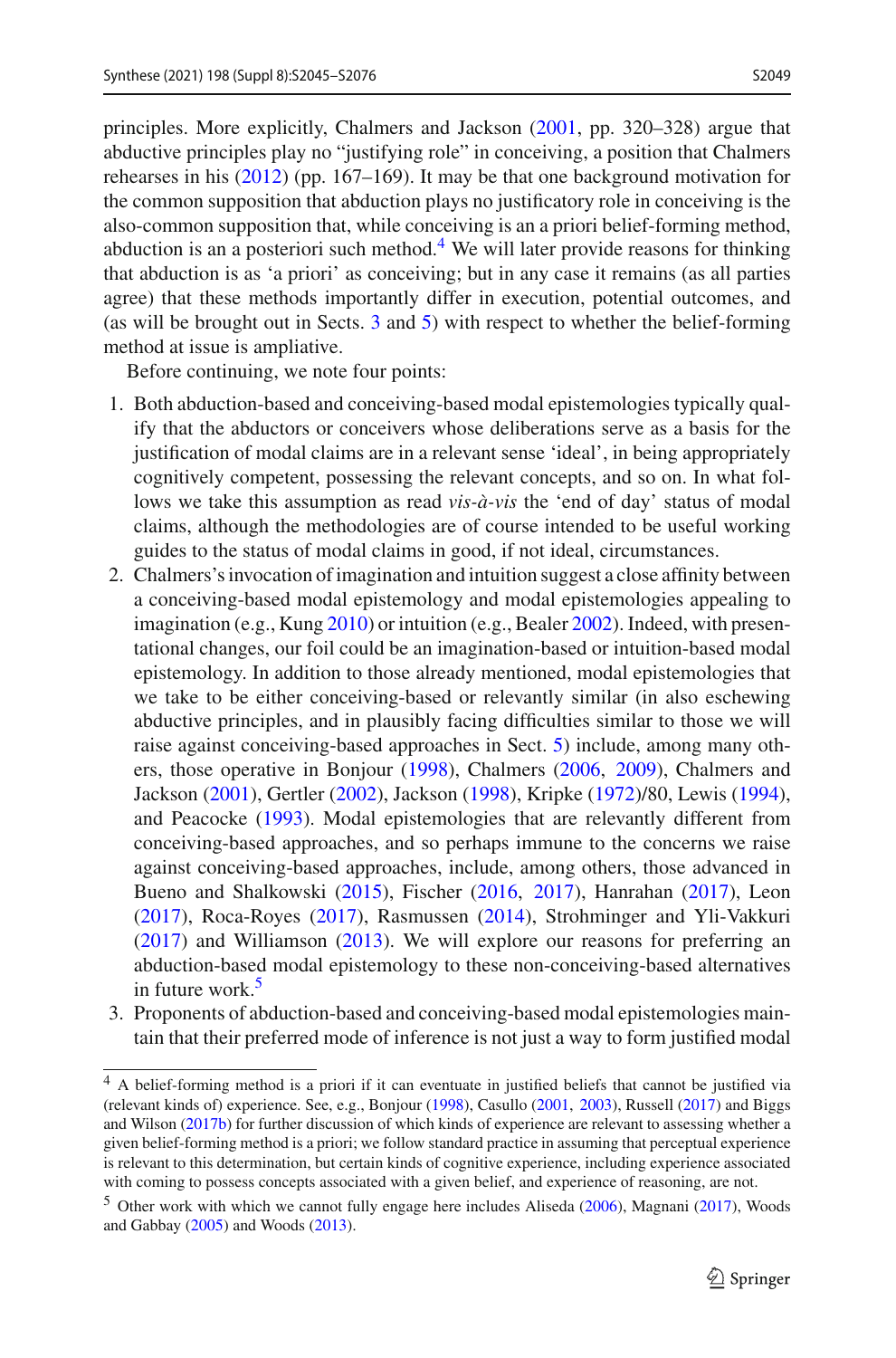beliefs, but is moreover the ultimate arbiter of modal disputes. Consequently, although proponents of a given approach need not deny that the other approach can produce justified modal beliefs, proponents must hold that we are justified in believing the claims that their approach delivers, regardless of what the other approach delivers.<sup>[6](#page-5-1)</sup>

4. Writing on modal epistemology often takes for granted that accounting for justified beliefs about actualized possibilities is much easier than accounting for justified beliefs about necessities and un-actualized possibilities. After all, the line of thought goes, one can deduce that dogs possibly bark from the perceptually justified premise that dogs actually bark, a procedure that invariably fails when necessities and un-actualized possibilities are at issue. Correspondingly, modal epistemologies are often advanced, even if only implicitly so, as epistemologies of necessities and un-actualized possibilities, leaving actualized possibilities aside. Although we doubt that the deduction-from-perception procedure can do as much work as some [e.g., Leo[n](#page-31-14) [\(2017](#page-31-14))] think, we henceforth assume this familiar domain restriction.[7](#page-5-2)

### <span id="page-5-0"></span>**3 Roots of an abduction-based modal epistemology**

Modal epistemologies centering on conceiving, imagination, and intuition dominate the contemporary landscape. With the dominance of conceiving-based views in mind, Yabl[o](#page-31-5) [\(1993\)](#page-31-5) says that "if there is a seriously alternative [epistemic] basis for possibility theses, philosophers have not discovered it" (2). Over two decades later, such a view is still commonly taken for granted, as reflected in Gertler's [\(2006](#page-30-7)) remark above,  $\frac{8}{3}$  and in

<span id="page-5-3"></span><sup>8</sup> The quote in full is as follows:

<span id="page-5-1"></span><sup>6</sup> Might abduction and conceiving each be ultimate arbiters of modal disputes? Not if they ever deliver different results as directed at the same claim. For in any such case, and given that we should believe whatever results an ultimate arbiter delivers, we would be forced to believe a contradiction, which even if possible is not advisable. This much is compatible with conceiving and abduction both being ultimate arbiters in non-overlapping domains (e.g., pertaining to abstracta and concreta); but such a view is antecedently unsystematic, and in any case (as we will substantiate in what follows) these forms of modal justification frequently do target the same claims and at least sometimes deliver different results; correspondingly, there can be only one ultimate arbiter. For further discussion of each modal epistemology see Bigg[s](#page-30-0) [\(2011](#page-30-0)); Biggs and Wilso[n](#page-30-3) [\(2017b\)](#page-30-3).

<span id="page-5-2"></span><sup>7</sup> Why do we doubt the familiar claim that the epistemology of actualized possibilities is comparatively easy? Suppose that Sam and Fatema attend Ping's funeral. Sam takes her seeing Ping's corpse to be her seeing Ping. She then deduces from the belief that she sees Ping (conjoined with her belief that corpses lack minds) that a person can survive without their mind. But surely, it's not that easy to falsify psychological theories of personal identity! And what are we to do when Fatema denies Sam's observational premise, claiming to see Ping's corpse but not Ping himself? The lesson: perception cannot establish the premise about actuality that Sam needs in order to infer her modal conclusion. Although we cannot substantiate the following suspicion here (though see footnote 9 for relevant further discussion), we suspect that most attempts to deploy the deduction-from-perception procedure suffer a similar shortcoming, even if we fail to notice this shortcoming when we agree about what we "see".

Conceivability is the only guide to necessity; our concepts, and the intuitions about possibility that derive from them, provide our only grip on modal claims. [...] [I]t's worth mentioning that modal intuitions intuitions about what is possible and impossible, which it is the aim of conceivability arguments to reveal are as important to arguments for reductionism as they are to anti-reductionist claims. Again, reductionism entails that it's impossible for the reduced property to vary independently of the reducing property. Since a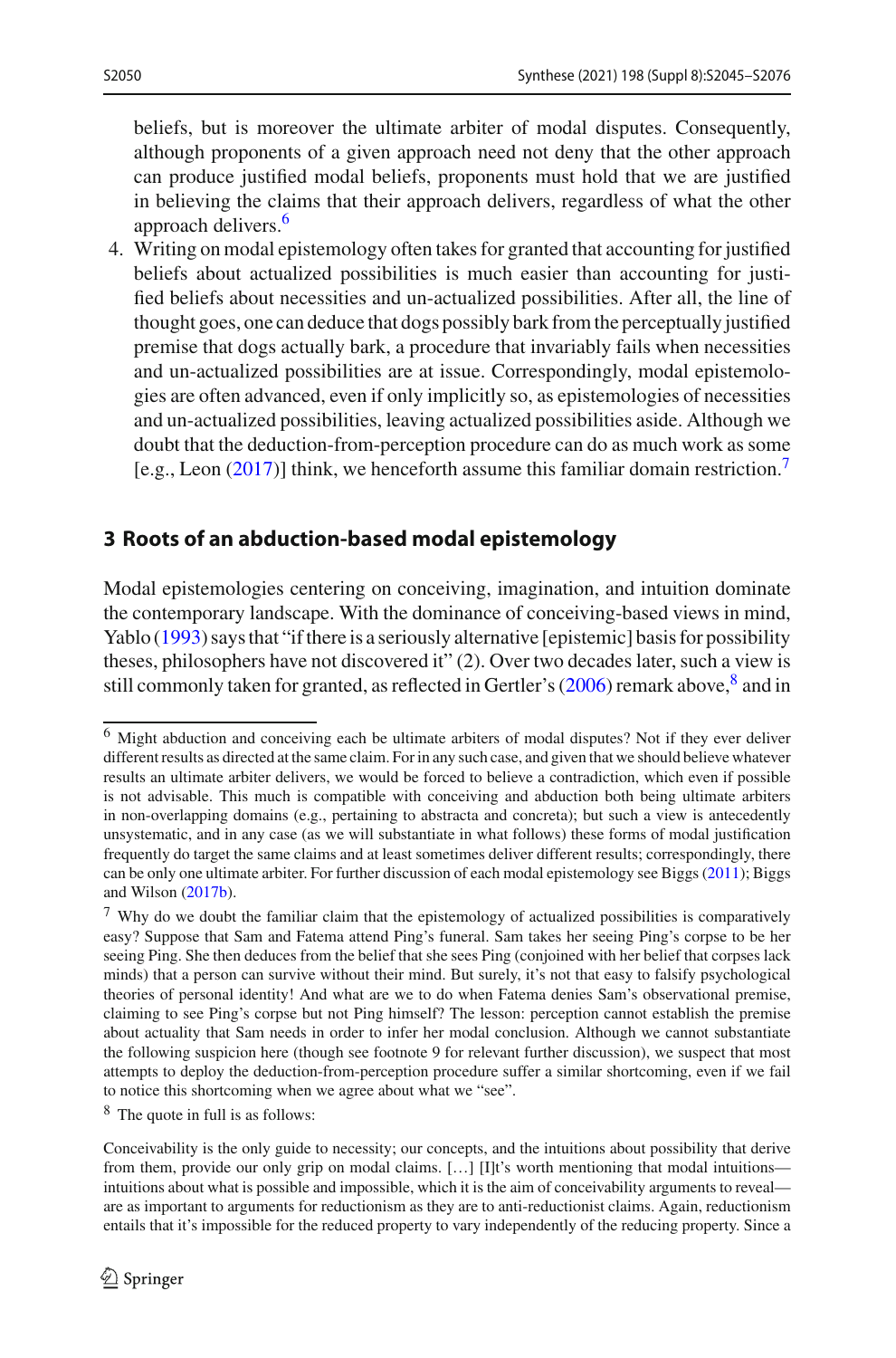the recent *Stanford Encyclopedia of Philosophy* entry on modal epistemology (Vaidy[a](#page-31-23) [2017\)](#page-31-23), which thoroughly explores modal epistemologies centering on conceiving, intuition, and imagination, but merely notes the existence of two such epistemologies appealing to abduction, both recently developed. Notwithstanding its contemporary neglect, however, the suggestion that abduction, not conceiving, is the ultimate guide to modality has historical roots in Kant's account of the synthetic a priori, and in Carnap's explication-based approach to modality. These historical antecedents provide independent motivation for taking an abduction-based approach seriously, and also prefigure certain concerns with conceiving-based accounts that we will develop down the line.

### **3.1 Kant and the synthetic a priori**

Kan[t](#page-31-24) [\(1965\)](#page-31-24) introduces his analytic-synthetic distinction as follows:

In all judgments in which the relation of a subject to the predicate is thought […] this relation is possible in two different ways. Either the predicate *B* belongs to the subject *A* as something that is (covertly) contained in this concept *A*; or *B* lies entirely outside the concept *A*, though to be sure it stands in connection with it. In the first case, I call the judgment analytic, in the second synthetic. (p. 130, A67)

Kant goes on to elaborate on the notion of containment, saying that a concept contains a predicate if one "need only to analyze the concept […] in order to encounter this predicate therein", where analyzing the concept is "merely [drawing] out the predicate in accordance with the principle of contradiction", thereby revealing the "necessity of the judgment" (p. 130, A7). A judgment is synthetic, then, if justifiably forming it requires doing more than drawing out the predicate from what the subject contains.

Reflecting his skepticism about definitions (pp. 637–638, A727–729), to which we return in Sect. [5.2](#page-25-0) below, Kant maintains that analyticity is largely insignificant for purposes of philosophical, hence modal, theorizing. He recognizes, moreover, that perception cannot justify modal beliefs. Accordingly, he maintains that modal judgments are typically synthetic, always a priori, and rarely justified through conceptual analysis, which he thinks of as nothing more than the process of discovering what "is (covertly) contained" in a concept.

Kant's presumption that cases in which one "need only to analyze the concept [...] in order to encounter this predicate therein" are rare, and his corresponding rejection of conceptual analysis (so understood) as a basis for philosophical theorizing, pushes against a conceiving-based modal epistemology. For as previously, the latter similarly aims to uncover, by canvassing one's intuitive dispositions to apply or not apply a concept in a given situation, content that is supposed to be antecedently available to an appropriately positioned conceiver.

Footnote 8 continued

claim of impossibility cannot be established by considering the actual world alone (though of course it can be refuted in this way), the reductionist must consider whether certain non-actual scenarios are possible. And the only way to determine this is to use the method of conceivability. (Gertle[r](#page-30-7) [2006,](#page-30-7) p. 205)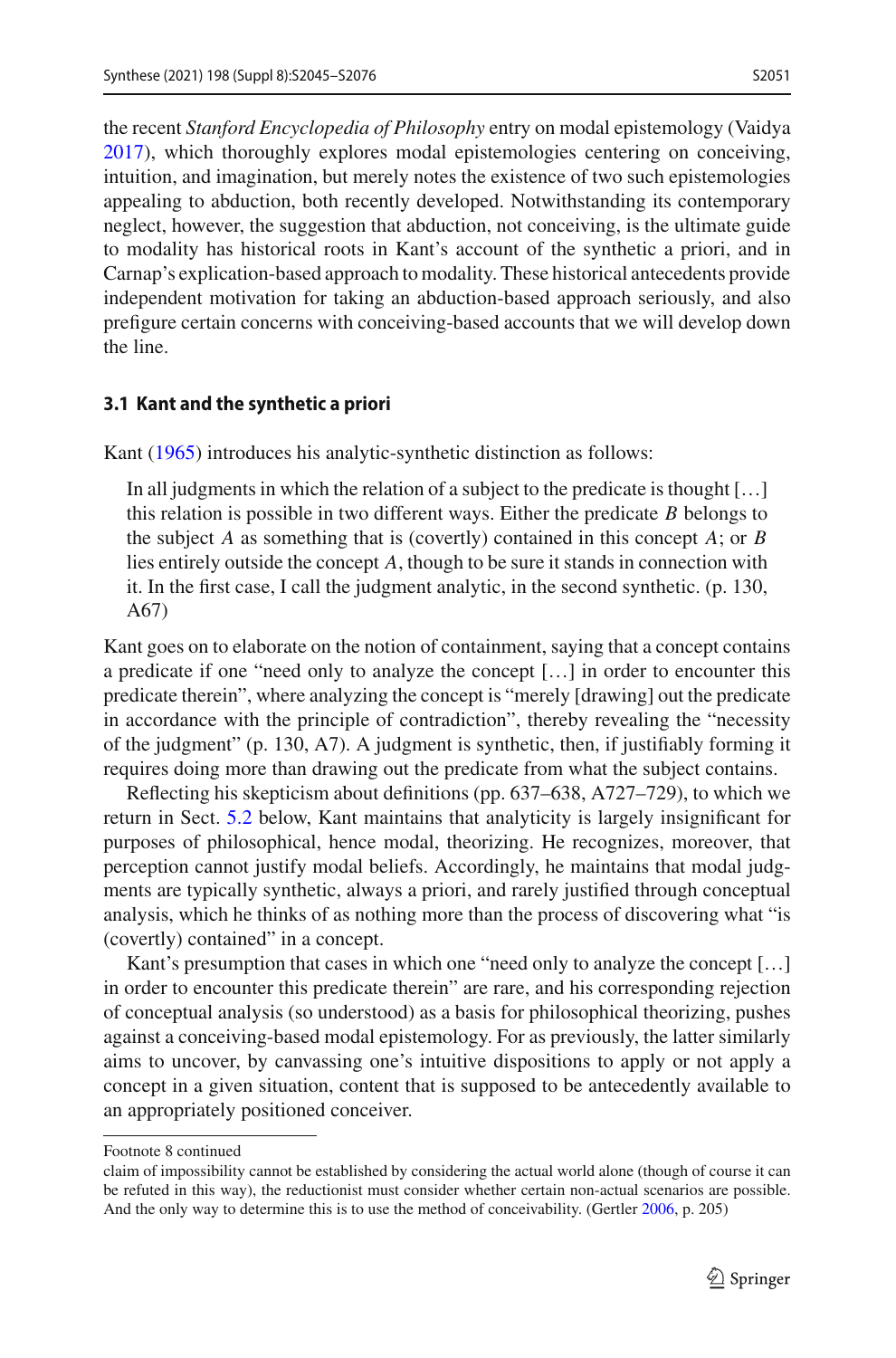More positively, Kant's invocation of synthetic a priori judgments, and his presumption that they are central to modal theorizing, suggests that modal reasoning should proceed by way of a mode of inference that is both ampliative and a priori ampliative so that it can deliver results that extend beyond whatever the concepts at issue antecedently contain, and a priori so that it can deliver results that extend (as modal judgements do) beyond what empirical investigation can provide. Indeed, Kant says that one "could call [analytic judgments] judgments of clarification and [synthetic judgments] judgments of amplification" (p. 130, B11).

By Kant's lights, then, conceiving is an inadequate basis for modal reasoning, because such reasoning must be ampliative, and conceiving is not ampliative. Imagination and intuition suffer similar shortcomings, and enumerative induction, while ampliative, cannot [contra Mil[l](#page-31-25) [\(1843](#page-31-25))/1973 and Leo[n](#page-31-14) [\(2017](#page-31-14))] deliver significant modal knowledge.<sup>9</sup>

That leaves abduction, or something very like it. Notwithstanding that Kant never explicitly says that abduction (or its underlying principles) is operative in forming synthetic a priori judgments, and correspondingly, never explicitly endorses an abduction-based modal epistemology, it is reasonable to see him as being tacitly committed to such a view. Additional motivation for this latter claim is reflected in Kant's frequently taking explanatory considerations to justify philosophical beliefs; indeed, inference to the only possible explanation is a pillar of his transcendental idealism. Nor does the fact that synthetic modal judgements are a priori, for Kant, undercut the suggestion that abduction is centrally operative in the making of such judgements, for as per Biggs and Wilso[n](#page-30-3) [\(2017b\)](#page-30-3) and as we will discuss down the line, abduction is an a priori mode of inference. In any case, Kant's appeal to the synthetic (i.e., ampliative) a priori provides independent motivation for taking seriously the suggestion that modal epistemology requires an ampliative form of inference going beyond conceptual containment, and hence is appropriately seen as an historical precursor to an abduction-based modal epistemology.

#### **3.2 Carnap and the explication of concepts**

Carnap [\(1950](#page-30-22), [1963\)](#page-30-23) explicitly develops a modal epistemology centrally appealing to abduction.

Carnap's account of what constitutes semantic knowledge implies that, contrary to Kant, conceptual analysis is central to modal reasoning. Carnap maintains that to know the meaning of an expression or concept (he runs these together) is to know

<span id="page-7-0"></span><sup>&</sup>lt;sup>9</sup> One might wonder whether Kant is wrong here: can't enumerative induction provide a basis for ampliative modal knowledge (as per Leo[n](#page-31-14) [2017\)](#page-31-14), such that, though Sam is on time for work today, she can infer that she could have been late from the premise that today is relevantly similar to the many days on which she has been late in the past? As we see it, however, this induction presumes, rather than establishes, that Sam is merely contingently on time for work; for it presumes, rather than establishes, that the person who arrived late in the past was Sam, notwithstanding their lateness. It is the presumption rather than enumerative induction that is doing the heavy epistemic lifting here. Nor is is clear that the presumption at issue is justified through (memory plus) observation, as premises in enumerative inductions often are; for we must judge, rather than observe, that the person that arrived late on previous occasions is Sam, notwithstanding their lateness. After all, the world would look exactly the same whether it was necessary or rather merely contingent for being Sam that Sam be on time. See footnote 7 for relevant discussion.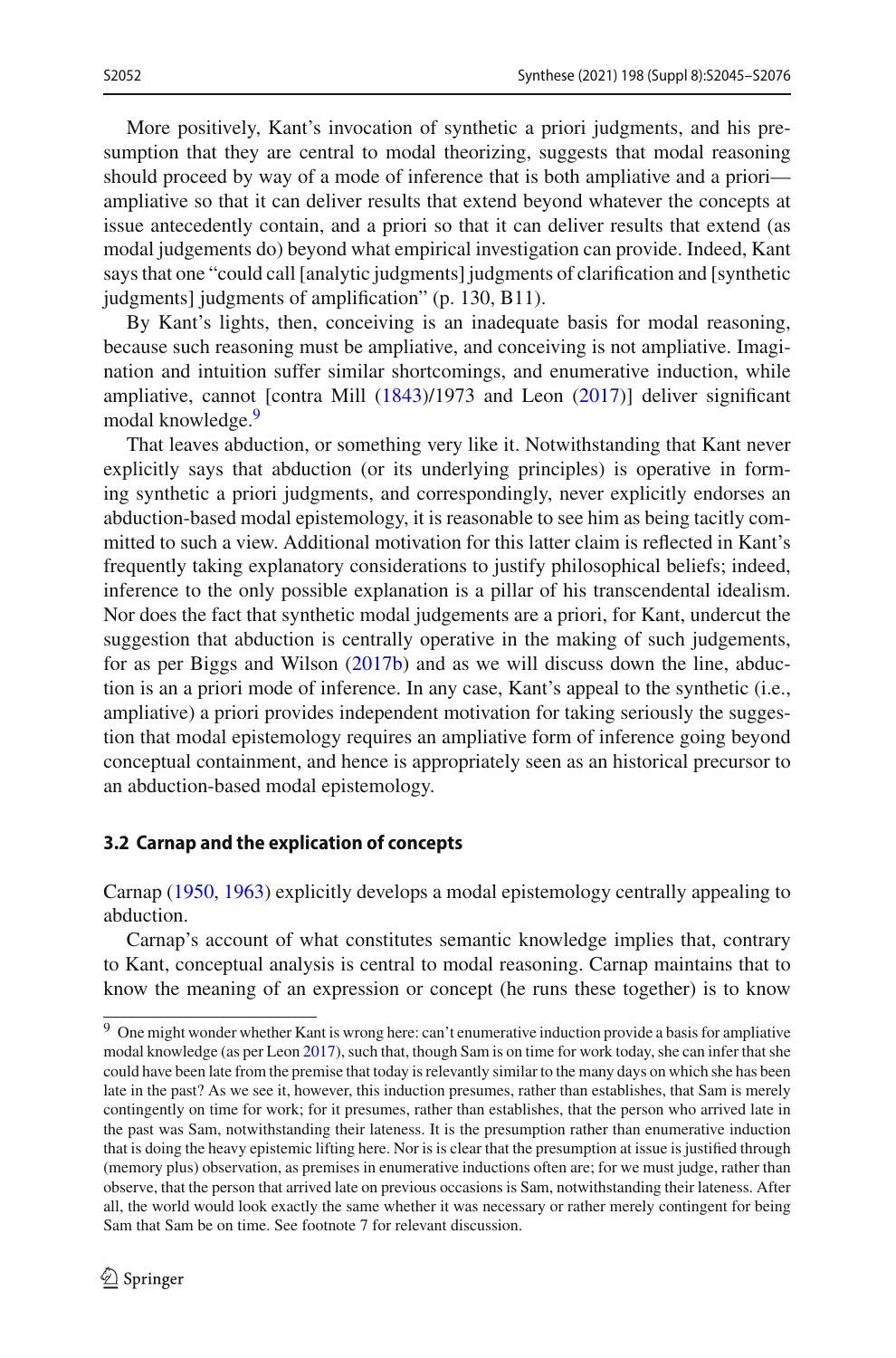its extension in possible cases, such that "to know the meaning of [a statement or proposition] is to know in which of the possible cases it would be true and which not" [\(1950,](#page-30-22) p. 10). Here a possible case is a 'state description': i.e., a maximal collection of statements representing a ("Leibnizian") possible world. According to Carnap, then, conceptual analysis is the basis for modal knowledge: analyzing expressions/concepts allows one to identify their extension in any possible case, hence to know the truthvalue of any corresponding statement/proposition in any possible case, hence to know the truth-value of any corresponding modal statement/proposition.

Since Carnap's account of what constitutes knowledge of meaning implies that conceptual analysis can produce expansive modal knowledge, one might expect Carnap to advocate (or at least presume) a conceiving-based modal epistemology, and correspondingly, to embrace (or at least presume) the anti-Kantian view that philosophically interesting concepts mostly have robust antecedently encoded application conditions that we can discover through conceiving.

This expectation would be incorrect, however. In fact, Carnap agrees with Kant that concepts antecedently "containing" their *definiens*, in the operative sense, are rare. Rather than following Kant in rejecting conceptual analysis as a means to modal knowledge, however, Carnap maintains that conceptual analysis can do far more than merely uncover what a given concept antecedently contains. More specifically, Carnap's account of conceptual analysis centers on explication:

The task of explication consists in transforming a given more or less inexact concept into an exact one or, rather, in replacing the first with the second. We call the given concept (or the term used for it) the explicandum, and the exact concept proposed to take the place of the first (or the term proposed for it) the explicatum. [\(1950](#page-30-22), p. 3)

For Carnap, then, conceptual analysis is not merely the process of unpacking the content that a given concept antecedently contains, but rather involves a process of explication which adds to and indeed may change the content of the concept, and which results in a filled-in or new concept, as explicatum of the old. Hence while Carnap maintains, contrary to Kant, that modal reasoning proceeds by way of conceptual analysis, Carnap and Kant ultimately agree that the mode of inference operative in modal reasoning must be ampliative.

Yet more crucially for our purposes, Carnap develops his account of conceptual analysis, and hence his account of modal epistemology, by identifying the relevant ampliative mode of inference—that is, by specifying how we should execute the transformation from inexact to exact concepts, such that we will thereby be in position to identify a concept's or expression's extension in any possible case. On his account, for any explicandum *D* and explicata *T* and  $T^*$ , *T* is superior to  $T^*$  to the extent that *T* scores better than  $T^*$  does on the following four desiderata: "(1) similarity to the explicandum, (2) exactness, (3) fruitfulness, (4) simplicity" [\(1950,](#page-30-22) p. 5).

Elaborating, *T* is better than  $T^*$  to the extent that (1) *T* is more similar than  $T^*$ to *D* in that *T* has the same extension as *D* across more possible cases than  $T^*$ does; (2) *T* is more exact than  $T^*$  in that *T* has an extension in more possible cases than  $T^*$  does; (3)  $T$  is more fruitful than  $T^*$  in that  $T$  figures into more effective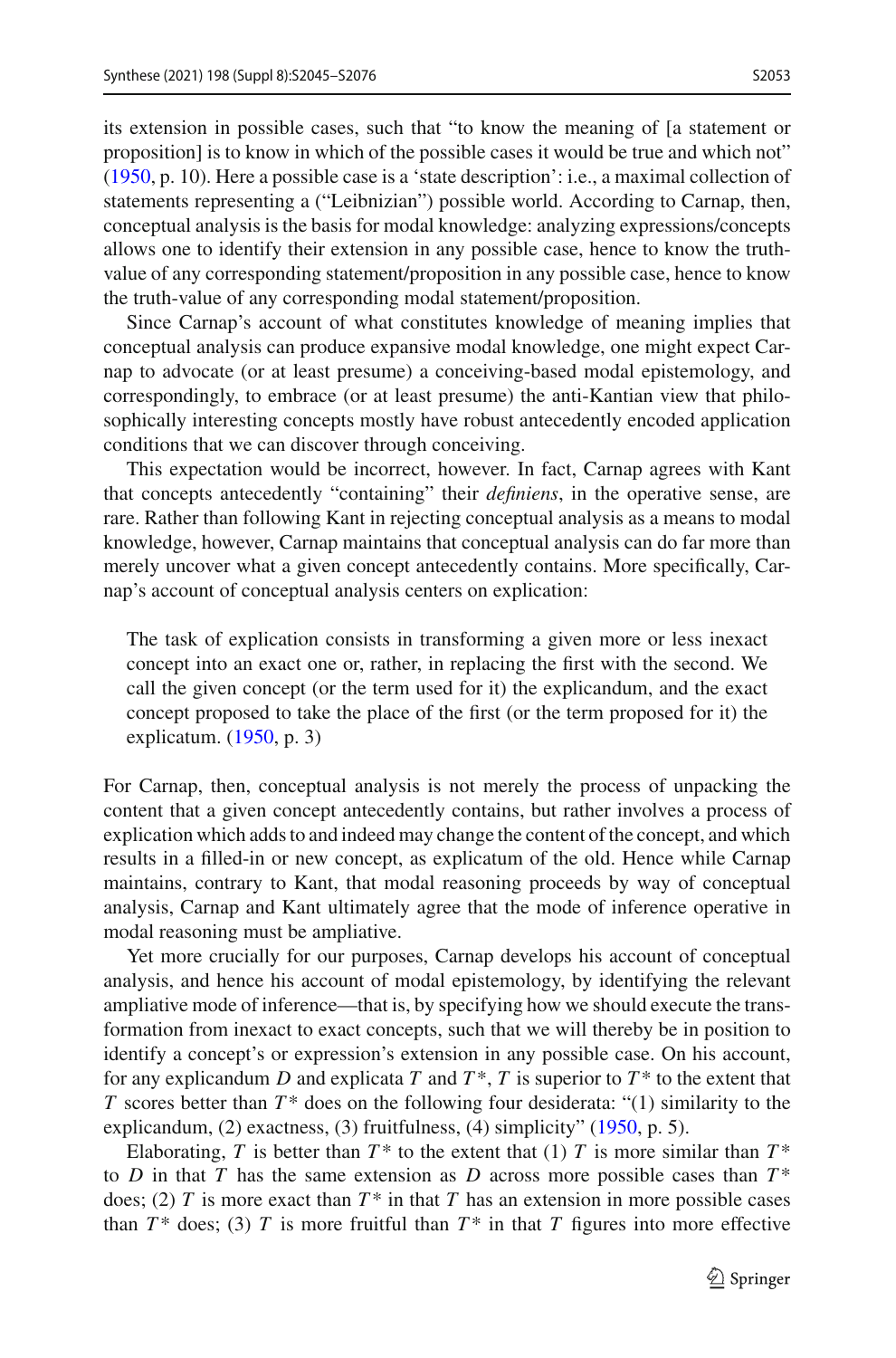theorizing than  $T^*$  does; and (4)  $T$  is simpler than  $T^*$ , in a way that Carnap does not specify. Because  $T$  may be better than  $T^*$  in some ways and worse in others, Carnap provides guidance for ranking these desiderata, with fruitfulness being most important (invariably trumping even similarity) and simplicity being least important (used only to choose among explicata that tie on all other desiderata). Later, however, driven by concerns advanced by Strawso[n](#page-31-26) [\(1963](#page-31-26)), Carna[p](#page-30-23) [\(1963\)](#page-30-23) hedges on this ranking, suggesting that similarity may be more important than he initially allows; see Biggs and Wilso[n](#page-30-1) [\(2016](#page-30-1)) for further discussion. Whatever the precise ranking, in any case it is clear that Carnap takes explication to proceed in standard abductive fashion.

Attention to Carnap's account of conceptual analysis as involving explication and associated abductive guidance thus makes clear that abduction, not conceiving, plays the role of ultimate arbiter of modal truths on his account. Now, to be clear, Carnap held that his desiderata provide pragmatic, not epistemic, grounds for choosing one explicatum over another. But this view reflects his now-dated verificationism, which led him to maintain that abductive principles lack epistemic value in all domains, rather than reflecting any compelling reason to think that abductive principles have no epistemic value when deployed during explication in particular. Given that abduction does have epistemic value, as we are assuming and as contemporary philosophers are nearly uniformly willing to grant, Carnap's use of abduction in explication and his associated modal epistemology are reasonably seen as prefiguring an abduction-based modal epistemology.

### **3.3 Two versions of an abduction-based modal epistemology**

Kant and Carnap agree that, due to our concepts' typically failing to 'contain' content suitable for determining a given concept's 'definition' (Kant) or associated range of extensions in non-actual scenarios (Carnap), any adequate modal epistemology must crucially rely on an ampliative mode of inference. For Kant, this is plausibly (if tacitly) abduction; for Carnap, this is explicitly abduction.

Kant and Carnap disagree about whether modal (more generally, philosophical) reasoning proceeds by way of conceptual analysis—a disagreement reflected in Kant's introduction of the notion of the synthetic a priori. This last divide yields two versions of an abduction-based modal epistemology: a broadly Kantian version on which abduction is primarily employed in choosing among competing modal theories [see Bigg[s](#page-30-0) [\(2011](#page-30-0)) and Fische[r](#page-30-16) [\(2016,](#page-30-16) [2017\)](#page-30-17) for contemporary views along this line], and a broadly Carnapian version on which abduction is primarily employed in determining the content and/or extensions of concepts, which extensions then serve as the basis for judgements about which modal claims are correct [see Biggs and Wilso[n](#page-30-1) [\(2016,](#page-30-1) [2017a](#page-30-2)) for a contemporary view along this line]. Here we largely remain neutral between these versions, distinguishing them only when need be.

For our purposes, what is most crucial is that for both Kant and Carnap, modal deliberation proceeds by way of an ampliative form of inference which either is or is very like abduction. As such, their views are clear historic precursors of an abductionbased modal epistemology. This fact alone provides some motivation, in our view, for thinking that the contemporary assumption that modal epistemology must proceed by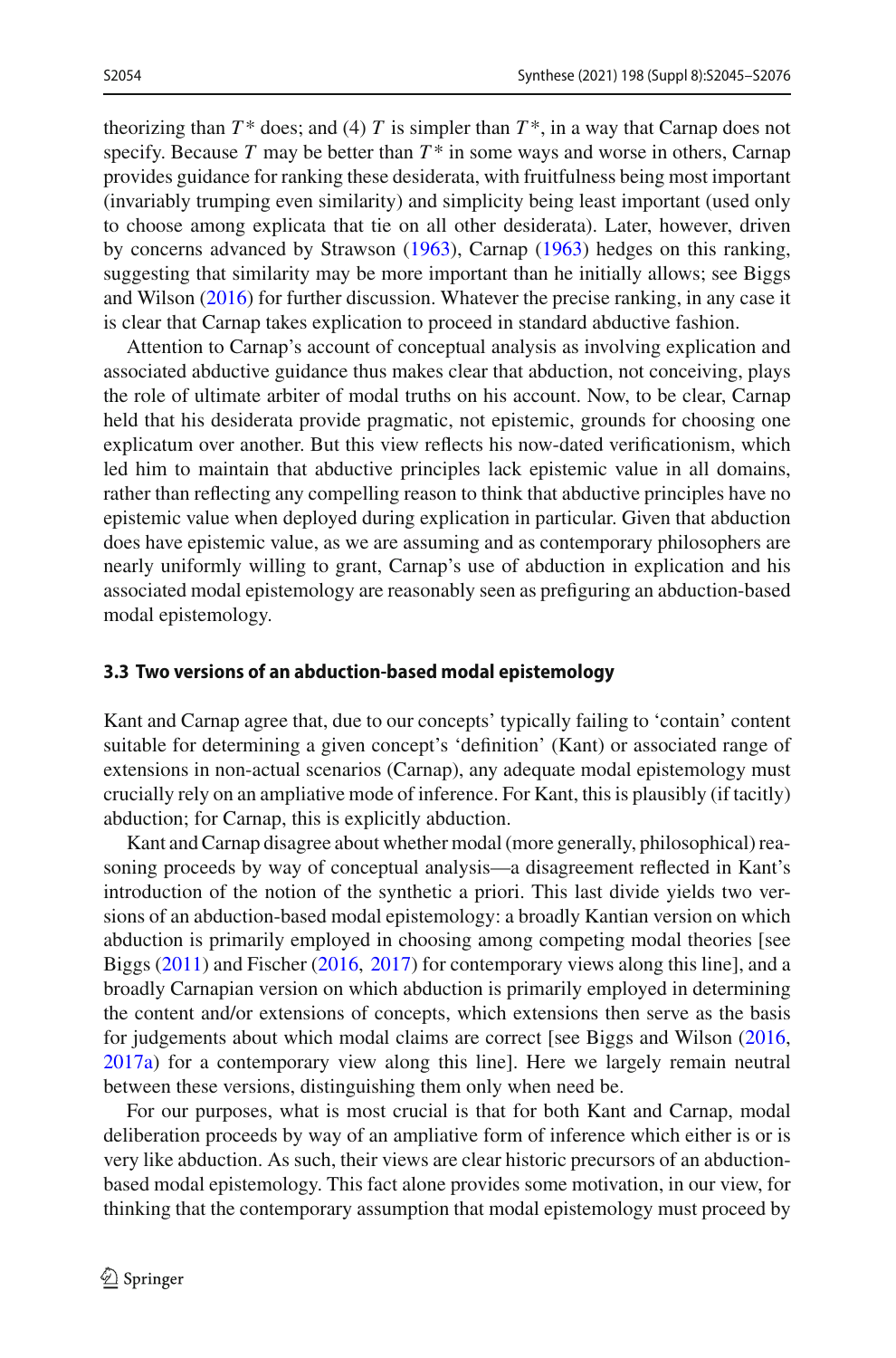way of conceiving (or some imagination- or intuition-based variation on the theme) is premature.

Three other points relevant to motivating attention to an abduction-based modal epistemology are worth emphasizing. First, attention to Carnap's explicative understanding of conceptual analysis suggests that the common inference from modal epistemology's involving conceptual analysis to such epistemology's proceeding by way of conceiving [operative in Gertle[r](#page-30-9) [\(2002](#page-30-9)) remarks, above] is too quick, since on Carnap's understanding conceptual analysis proceeds by way of abduction. Second, and as already observed, attention to Kant's view according to which modal (more generally, philosophical) knowledge is both synthetic and a priori suggests that there are historical precursors to the view [as per Biggs and Wilso[n](#page-30-3) [\(2017b](#page-30-3)), and as we will discuss below] that abduction is an a priori mode of inference. Third, both Kant and Carnap are led to see modal deliberation as proceeding by way of ampliative inference for reasons that echo contemporary concerns with conceiving as a basis for modal or other philosophical deliberation—namely, that for one reason or another, neither we nor idealized versions of ourselves are plausibly seen as being in position to simply read off the content of concepts to an extent that could serve as a basis for substantive modal (philosophical) knowledge. We see ourselves as following in this underappreciated tradition, along both constructive and critical dimensions.

### <span id="page-10-0"></span>**4 The a priority of abduction**

What underlies the contemporary neglect of abduction-based modal epistemologies (whether or not understood as proceeding via conceptual analysis), notwithstanding the historical precursors of such an approach? This reticence primarily stems, we suspect, from two widely held claims which jointly imply that no adequate modal epistemology can be abductive: first, the claim that modal epistemology must proceed, at least for the most part [in particular, modulo the sort of a posteriori contribution highlighted by Kripk[e](#page-31-11) [\(1972](#page-31-11))/80], in a priori fashion; second, the claim that abduction is not an a priori mode of inference. To prefigure, we accept the first claim, but reject the second.

Re the first claim: that modal epistemology must proceed (again, modulo Kripkean considerations) in largely a priori fashion is as widely accepted as any philosophical claim.[10](#page-10-1)

This is, in our view, for good reason. As a matter of fact, and as will be familiar to any philosopher, reasoning about modal claims happens in the armchair; we come to know and to justifiably believe such claims as a result of reflection rather than observation. Of course, such reflection may and often does invoke observations, as when those considering whether zombies are possible invoke the supposition that certain mental features are spatiotemporally correlated with certain physical features. But the conclusions drawn through modal reasoning surpass what relevant observation provides. Consider, again, the question of whether zombies are possible. Bracketing

<span id="page-10-1"></span><sup>&</sup>lt;sup>10</sup> Possible exceptions to this claim include Fische[r](#page-30-16) [\(2016](#page-30-16), [2017](#page-30-17)), Roca-Roye[s](#page-31-15) [\(2017](#page-31-14)), Leo[n](#page-31-14) (2017), Williamso[n](#page-31-18) [\(2013](#page-31-18)), Hanraha[n](#page-30-18) [\(2017](#page-30-18)), Bueno and Shalkowsk[i](#page-30-15) [\(2015\)](#page-30-15) and Strohminger and Yli-Vakkur[i](#page-31-17) [\(2017](#page-31-17))—though in our view, these proposals succeed to the extent they do in virtue of appealing to an a priori mode of inference (e.g., abduction), notwithstanding their stated claims to the contrary.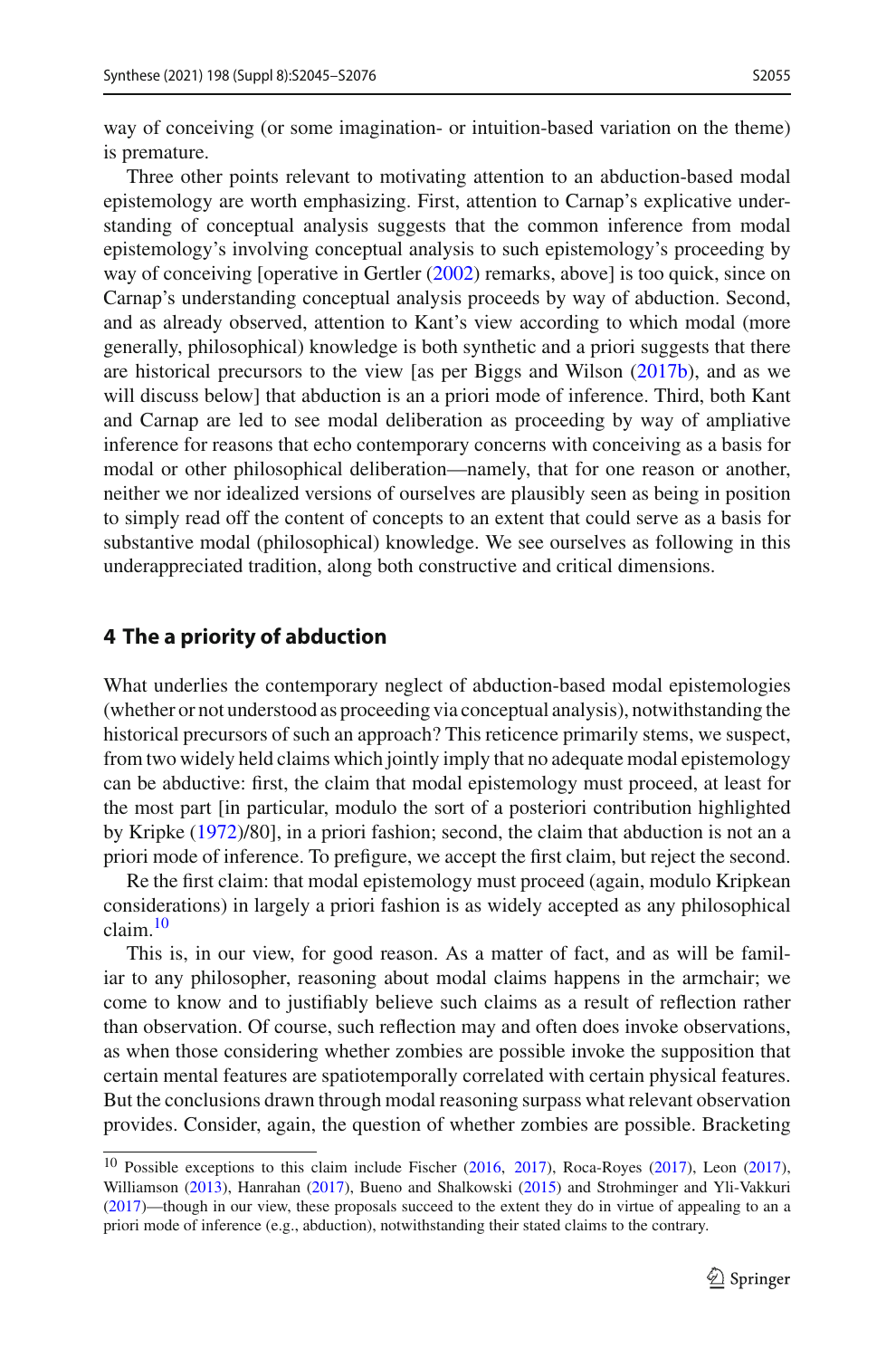the question of other minds (or non-minds), we can observe (let us grant) that there are actually no zombies, and we can moreover observe (let us grant) that qualitative mental features are uniformly spatiotemporally correlated with certain physical features. But such observations don't, of course, settle the modal question of whether zombies are possible, since the actual absence of zombies and the actual presence of certain correlations are compatible with either the possibility of zombies (if, e.g., the correlations are taken to reflect a contingent psychophysical law, as per a naturalist dualist of the sort Chalmers discusses) or the impossibility of zombies (if, e.g., the correlations are taken to reflect a necessary identity, as per a reductionist of the sort Lewis discusses). In this and other cases, modal epistemology must proceed via some or other a priori belief-forming method.<sup>[11](#page-11-0)</sup>

Re the second claim: the view that abduction is an a posteriori mode of inference is widespread, even hegemonic. As Beeb[e](#page-30-24) [\(2009\)](#page-30-24) notes, "practically everyone who works on abductive inference believes that such inferences are justified empirically and that abductive principles are broadly empirical and contingent marks of truth" (p. 625). Supposing so, then given that (as per the first claim) modal epistemology must proceed in broadly a priori fashion, there is no hope of basing such an epistemology on abduction.

But is there really good reason to suppose that abduction is an a posteriori mode of inference? In Biggs and Wilso[n](#page-30-3) [\(2017b\)](#page-30-3) we argue at length, and from a number of different directions, to the contrary. In this section, we highlight the considerations that we see as most relevant to the question at hand. In Sect. [4.1,](#page-11-1) we provide a new and more formally explicit presentation of the sort of reasoning that is plausibly taken to underlie the supposition that abduction is a posteriori, and we argue that this reasoning is unsound. In Sect. [4.2,](#page-14-0) we argue that considerations raised in Sect. [4.1](#page-11-1) moreover provide positive reason to think that abduction is a priori. Finally, in Sect. [4.3,](#page-16-0) we argue (drawing on our  $2017b$ ) that abduction is on a par with conceiving with respect to the role(s) that experience plays in these forms of inference. Taken together, these results remove what we take to be the main obstacle(s) to an abduction-based modal epistemology.

#### <span id="page-11-1"></span>**4.1 Unsound motivation for the a posteriority of abduction**

As in Beebe's [\(2009](#page-30-24)) remarks above, the claim that abduction is an a posteriori mode of inference is taken to follow straightforwardly from abductive principles' being "contingent marks of truth". More explicitly: since abduction is constituted by the application of abductive principles, the epistemic value of abduction hinges on the epistemic value of the principles; but if these principles are merely 'contingent marks of truth', then any epistemic value they possess must be a posteriori, not a priori—

<span id="page-11-0"></span><sup>&</sup>lt;[s](#page-31-27)up>11</sup> Similar remarks hold even if, following Lewis [\(1986](#page-31-27)), one takes the truth of modal claims to reflect goings-on in possible worlds of the same (concrete, individual) type as the actual world: since no one at a given concrete possible world can observe goings-on at other concrete possible worlds, any modal reasoning on this view must proceed in a priori fashion. Nor will appeal to some other metaphysical property (e.g., essentiality) or relation (e.g., identity) as the empirical basis for modal claims help, for the epistemology of any such property or relation will face the same problem. For example, Sam stands at sixty-two inches whether her height is essential or accidental, and were the person inhabiting Sam's body to grow or shrink, we would judge, not see, that Sam survives (or does not survive) the change; similarly, Mark Twain shares Samuel Clemens's white hair and mustache, whether the two are identical or are merely spatiotemporally coincident.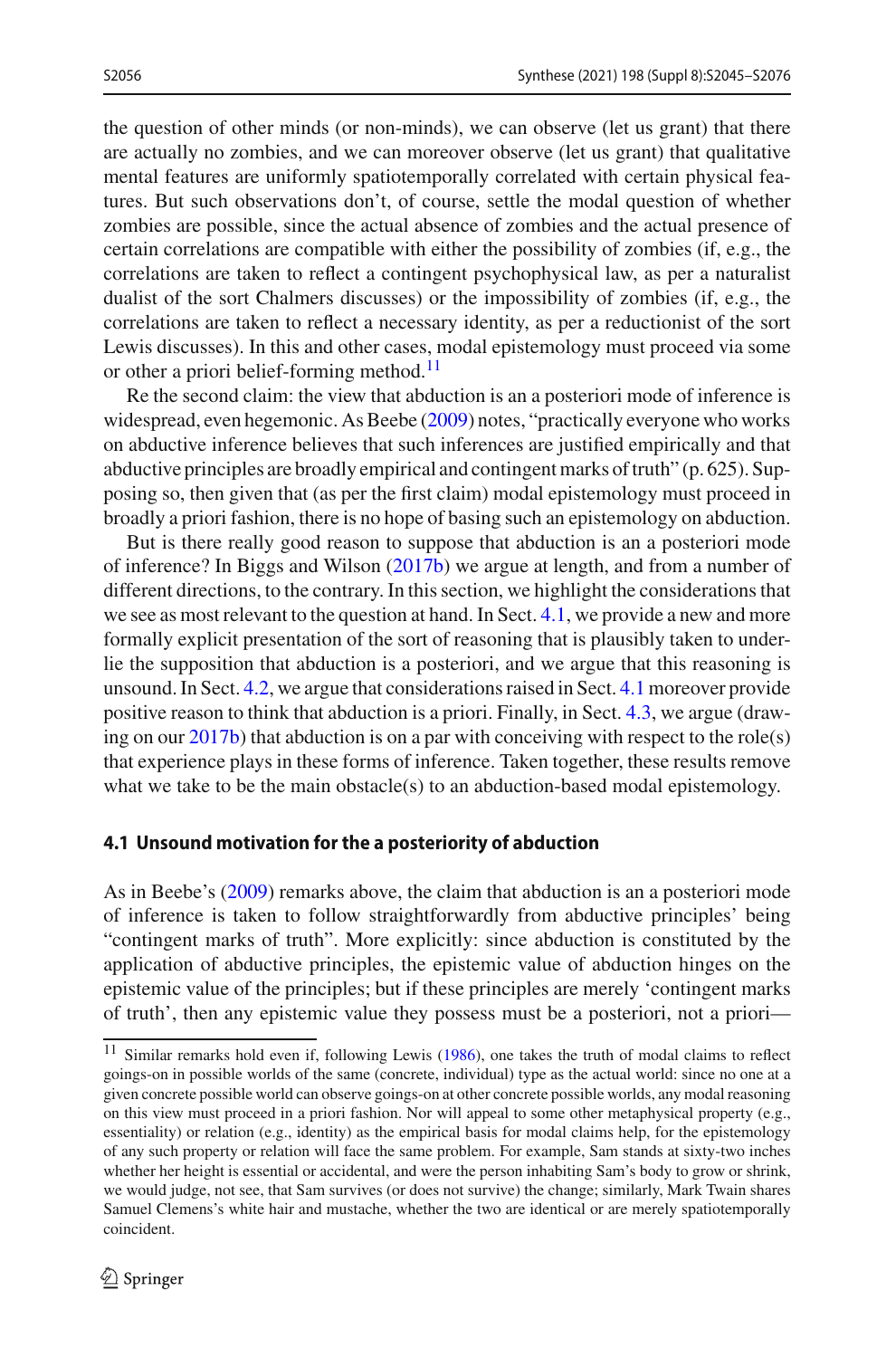and similarly for abduction, since constituted by such principles. The principle of ontological parsimony (henceforth, 'Parsimony') is the kind of abductive principle that Beebe and others have in mind; so in what follows we focus on this principle as representative.<sup>[12](#page-12-0)</sup> Now, the claim that Parsimony is a contingent mark of truth is invariably taken to be too obvious to require defence, but reading between the lines of, e.g., the discussions in Bonjou[r](#page-30-12) [\(1998\)](#page-30-12), Chalmers and Jackso[n](#page-30-8) [\(2001](#page-30-8)) and Beeb[e](#page-30-24) [\(2009\)](#page-30-24), the following form of argument is plausibly operative:

1. More parsimonious theories are sometimes actually false.

Therefore,

- 2. In some world, more parsimonious theories tend to be false.
- 3. If there is a world where more parsimonious theories tend to be false, then Parsimony is a contingent mark of truth.

Therefore,

4. Parsimony is a contingent mark of truth.<sup>13</sup>

Correspondingly, the line of thought continues, the epistemic value of abductive appeals to Parsimony is a posteriori. Given the foundational status of Parsimony in abductive reasoning, this is enough to show—or so one might think—that the epistemic value of abduction, hence the justification conferred by abduction, must be a posteriori rather than a priori. But in any case, arguments similar to the one for the conclusion that Parsimony is a contingent mark of truth can be canvassed for other abductive principles.

This sort of case for abduction's being an a posteriori mode of inference has prima facie appeal, whether Parsimony or some other abductive principle is taken to be at issue in the initial argument. But the argument rests on an equivocation. We'll again illustrate by attention to the case of, or against, Parsimony; as we will now argue, depending on what is meant by a theory's being "more parsimonious", either premise (1) or premise (3) is false.

To start, consider what it would take to show that Parsimony lacks epistemic value. An advocate of the above argument is presumably imagining something like the following situation:

At  $t_1$  Sam chooses between theories *T* and  $T^*$  as explanations for evidence *E*. She chooses *T* over  $T^*$  because *T* is more ontologically parsimonious. At  $t_2$ she encounters new evidence  $E^*$ .  $T^*$  predicts  $E^*$ , but  $T$  does not. Accordingly,

<span id="page-12-0"></span><sup>12</sup> Here we have in mind a principle of qualitative ontological parsimony, according to which, *ceteris paribus*, one should prefer theory *T* over theory *T* \* if *T* implies the existence of fewer kinds than *T* \*. Most of what we say applies, and all crucial points apply, *mutatis mutandis*, to any principle of parsimony or 'simplicity', including principles of quantitative ontological parsimony and principles of syntactic simplicity, according to which, *ceteris paribus*, one should prefer theory *T* over theory *T* \* if (assuming a syntactic view of theories) *T* includes fewer logical connectives and sentences than *T* \* or (assuming a semantic view of theo[r](#page-31-8)ies) if *T* is a more elegant model than  $T^*$ . See Sober [\(2015](#page-31-8)) for further discussion of principles of simplicity.

<span id="page-12-1"></span><sup>&</sup>lt;sup>13</sup> One might think that the consequent of premise (3) and the conclusion should rather express that Parsimony is at best a contingent mark of truth. This qualification would be superfluous, however, since we are presupposing that Parsimony, as an abductive principle, actually has epistemic value.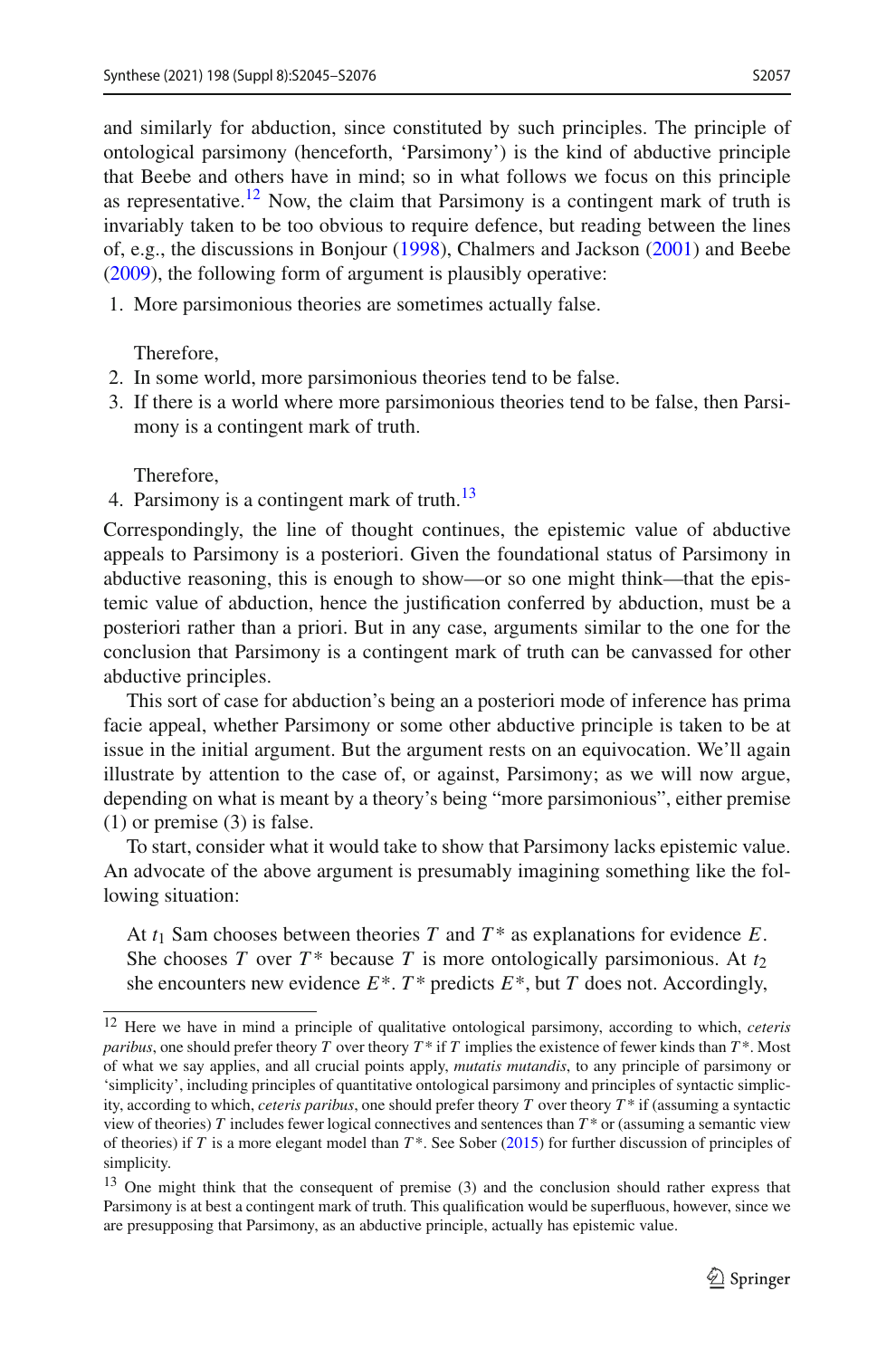discovering  $E^*$  leads Sam to rationally reject *T* in favor of  $T^*$ , even though *T* is more parsimonious.

Now, is this a case of someone discovering that Parsimony lacks epistemic value? No; for no plausible principle of parsimony (ontological or otherwise) counsels us to choose the more parsimonious theory no matter what.<sup>[14](#page-13-0)</sup> Rather, Parsimony counsels us to believe the most parsimonious explanation among those accounting for relevant evidence. More generally, Parsimony counsels us to choose the most parsimonious theory all other things being equal—i.e., provided that each theory performs equally well (or well enough) along whatever other abductive dimensions are relevant. As such, Parsimony does not require that one choose the more parsimonious theory; rather, it requires that one choose a less parsimonious theory only if this theory has one or more sufficient advantages over more parsimonious theories. Accordingly, and returning to the specific case in which Sam changes her view as a result of confronting new evidence: what Sam discovers at  $t_2$  is not that Parsimony led her astray at  $t_1$ , but rather, that unbeknownst to her at  $t_1$ , all other things were not equal between  $T$  and  $T^*$ , so that Parsimony did not support *T* over  $T^*$  at  $t_1$ , even though Sam mistakenly thought it did.

With this sort of case and its proper interpretation in mind, let's return to the argument for the claim that Parsimony is a contingent mark of truth. The argument is intended to suggest that whether more parsimonious theories tend to be true or instead tend to be false bears on the epistemic value of Parsimony. The phrase "more parsimonious theories" is ambiguous: on one reading, it is intended to refer to theories that a proper application of Parsimony supports; on another reading, it is intended to refer simply to theories that posit fewer kinds (than some other theories posit). Where the argument at issue goes wrong depends on which reading one adopts.

Suppose, first, that "more parsimonious theories" refers to theories that a proper application of Parsimony supports. On this reading, (3) will say that if there is a world where theories that Parsimony supports tend to be false, then Parsimony is a contingent mark of truth. Perhaps this conditional is true. But then (1) will say that theories that Parsimony supports are sometimes actually false, and (2) will say that there is a world where theories that Parsimony supports tend to be false, each of which is implausible in light of the situation involving Sam. For as per our discussion of that situation, candidate cases (actual or hypothetical) in which Parsimony seemingly supports a false theory are in fact cases in which its *ceteris paribus* clause is violated.

Suppose, second, that "more parsimonious theories" refers to theories that posit fewer kinds (than some other theories posit). On this reading, (1) will say that theories that posit fewer kinds are sometimes actually false, and (2) will say that there is a world where theories that posit fewer kinds tend to be false, each of which is plausibly true. But then (3) will say that if there is a world where theories that posit fewer kinds tend to be false, then Parsimony is a contingent mark of truth, which is implausible in light of the situation involving Sam. For as per our discussion of that situation, Parsimony does not counsel us to choose theories that posit fewer kinds no matter what, but rather to choose theories that posit fewer kinds *ceteris paribus*. Accordingly, how many kinds

<span id="page-13-0"></span><sup>&</sup>lt;sup>14</sup> Any principle offering such counsel would render observation irrelevant to theorizing, since we could then immediately infer that we should believe that nothing exists, regardless of what we observe!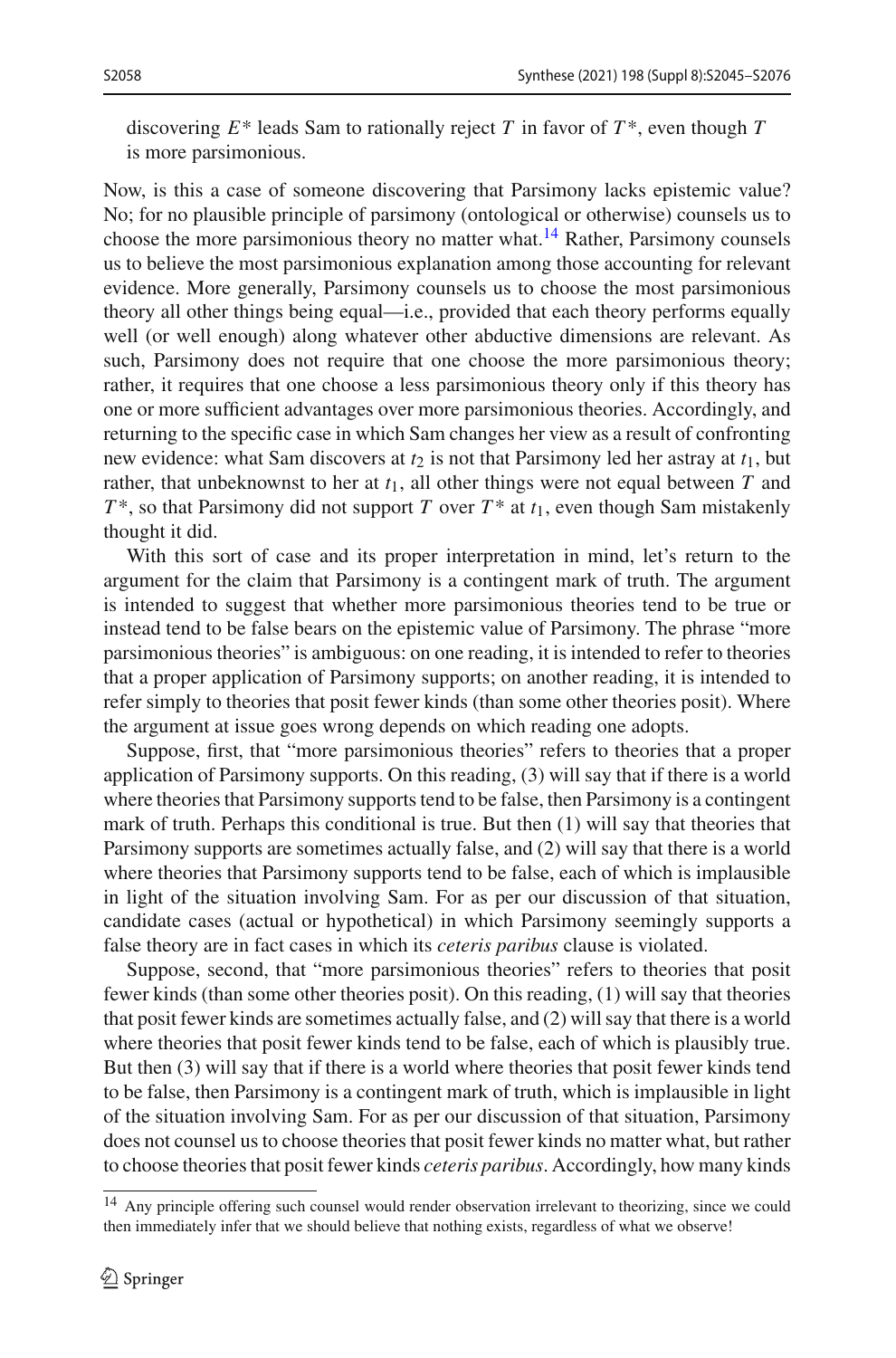there are, and correspondingly, whether theories positing fewer kinds tend to be true or tend not to be true, has no bearing at all on whether applying Parsimony tends to lead to true belief.

The argument motivating the claim that Parsimony is a contingent mark of truth, therefore, is unsound. Hence that claim remains unmotivated, as does the more general claim that, since the epistemic value of abduction depends on contingent matters of fact, abduction is an a posteriori mode of inference.

#### <span id="page-14-0"></span>**4.2 Sound motivation for the a priority of abduction**

We can say more; for the situation involving Sam suggests that, contrary to usual assumption, Parsimony is a necessary mark of truth; for since this principle includes an appropriate *ceteris paribus* clause, it is reasonably taken to be immune to empirical disconfirmation. And similarly for all abductive principles. From this it follows that abductive principles have epistemic value, and moreover that they have this value a priori. But abductive reasoning is ultimately constituted by the joint application of whatever abductive principles are relevant; hence from each of these having a priori epistemic value, we can reasonably conclude that abduction itself has a priori epistemic value.

Some might be inclined to object that the epistemic value attaching to Parsimony cannot be a priori, on grounds that there are plausibly worlds where applying Parsimony systematically leads to false belief. Suppose, for example, that there is a world that includes all sorts of hidden entities—hidden not just in being unobservable, but moreover in being such that no application of any available resources—rational, perceptual, or otherwise—could ever give any hint of their existence. Applying Parsimony in such world, the objector suggests, would tend to lead its inhabitants astray, in which case Parsimony would fail to be a mark of truth, and more generally would fail to have a priori epistemic value.

We respond, first, that it is unclear whether such a situation is one in which Parsimony lacks epistemic value. After all, we will not be led astray in appealing to Parsimony in theorizing about such a world, since (as it happens) we know about its hidden objects. Extrapolating from this salient difference, one strategy of response here might be to maintain that the inhabitants in the world are not in position to be (or to be relevantly similar to) suitably idealized abductors.

We respond, second, that in any case it is not obvious that applying Parsimony would lead the inhabitants of such a world to form false beliefs, since it is not obvious that the hidden entities at issue would enter into the extension of any concepts (or expressions) they might possess; correspondingly, it is not obvious that the existence of said hidden entities would be relevant to the truth-value of any propositions inhabitants might be in position to believe. $15$ 

We respond, third, that in such a world, applying modus ponens to beliefs whose truth value is impacted by the hidden entities would also lead us astray, because the

<span id="page-14-1"></span><sup>&</sup>lt;sup>15</sup> Compare the reaso[n](#page-31-28)s set out in Wilson [\(2015](#page-31-28)) for thinking that the presence or absence of quiddities the property equivalents of primitive haecceitistic identities—is irrelevant to the denotations of scientific expressions and the truth values of claims using such expressions.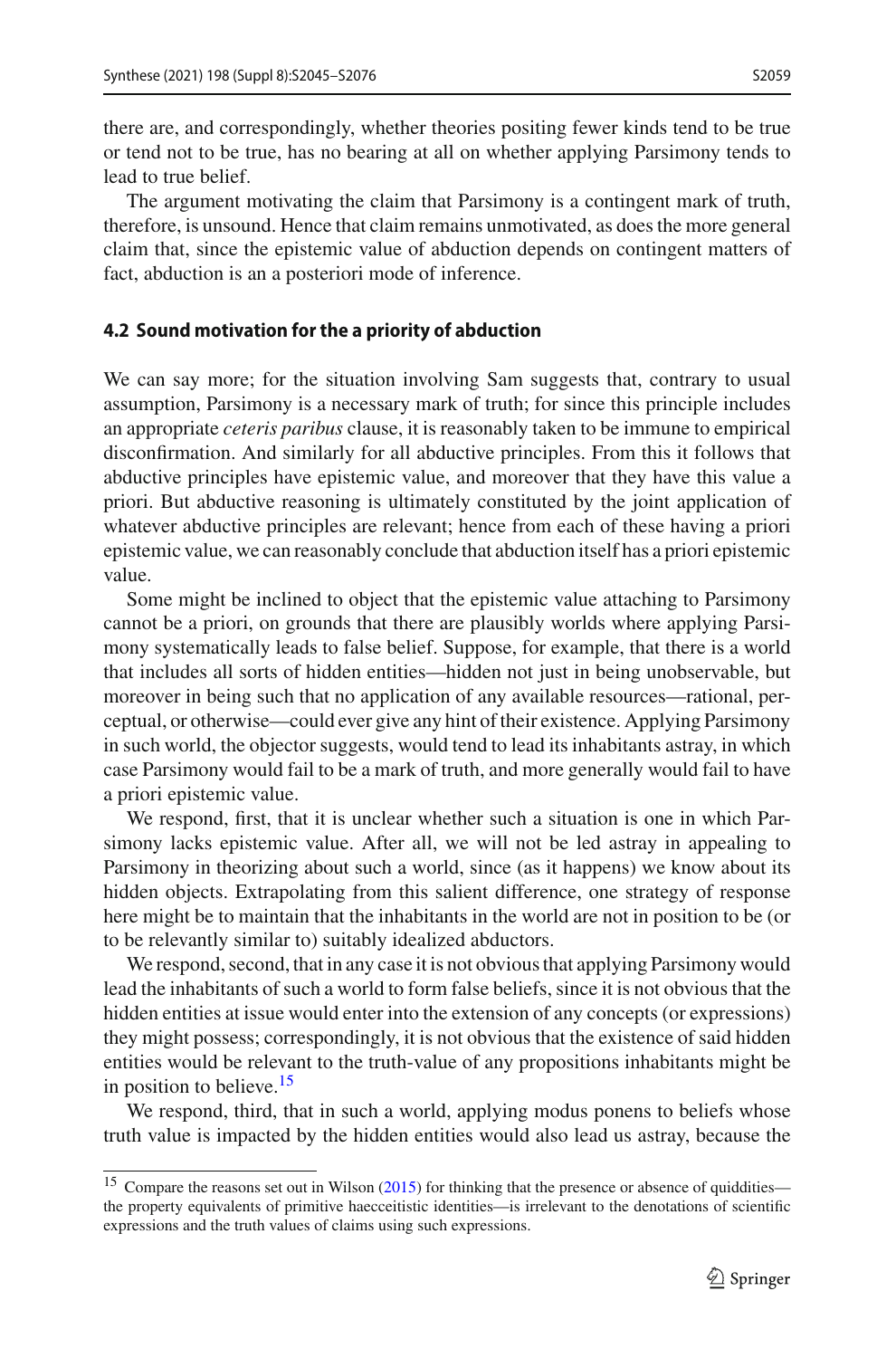premises at issue would be false. Such a result would not in itself undermine the usual supposition that modus ponens has a priori epistemic value—that is, is an a priori mode of inference. Correspondingly, even granting that at some worlds, applications of Parsimony to false premises tend to produce false beliefs, this would not in itself undermine our claim that Parsimony has a priori epistemic value, or, more generally, our claim that abduction is an a priori mode of inference. On the contrary: "garbage in, garbage out" clearly holds even for modes of inference that are standardly supposed to be a priori. Nor can a wedge be drawn here between abduction and modus ponens on grounds that modus ponens is a prescription that governs inference rather than a "mark of truth". For as we earlier prefigured, abductive principles are also prescriptions governing inference; hence our use of 'abductive principles', rather than 'theoretical virtues'.<sup>16</sup> Indeed, another problem with the usual line of thought purportedly showing that abduction is a posteriori precisely consists in observing that it tacitly imports an inappropriate conception of the application of abductive principles as descriptive (that is, as describing some theory as instantiating this or that theoretical virtue) rather than prescriptive—a mistake encouraged by Beebe's talk of 'marks of truth'.

We respond, fourth, that the existence of a hidden entity world is irrelevant to the question of whether our belief in the epistemic value of abduction is justified a priori or a posteriori. Even if (contrary to our second response) the hidden entities were in the range of the quantifiers used by the inhabitants of the hidden entity world, and (contrary to our third response) applications of Parsimony in such a world were sometimes to blame for the inhabitants' forming false beliefs, $17$  it would remain that the inhabitants of the world would have no means of determining that they were in a hidden entity world. Correspondingly, if we were in such a world, we would have no means of determining this. But then, since we are justified in believing that Parsimony has epistemic value, it follows that justifiably believing that Parsimony has epistemic value cannot require determining that we are not in a hidden-entity world at least, granting that a world containing insuperably hidden entities is possible. So the existence of a hidden entity world would have no bearing on how our belief in the epistemic value of abduction comes to be justified—i.e., on the epistemic value of abduction—even if the hidden entity world were our very own.

A final objection might consist in maintaining that our way of understanding Parsimony renders it useless, since it suggests that applying Parsimony tends to lead to true belief only if we are in possession of all relevant evidence—which we never are. But

<span id="page-15-0"></span><sup>16</sup> This point can help make sense of Kant's view that, as Sober puts it, "reason commands us to assume that the laws of nature are simple" despite the fact that "we have no a priori guarantee that the world is actually simple"  $(2015, 41)$  $(2015, 41)$ . To say that "we have no a priori guarantee that the world is actually simple" is to say that there are worlds where theories that posit fewer kinds tend to be false. To say that "reason commands us to" believe simpler theories is to say that a principle of simplicity has epistemic value.

<span id="page-15-1"></span><sup>&</sup>lt;sup>17</sup> Even given these two suppositions, it is unclear that Parsimony would tend to lead the inhabitants of the hidden entity world to form false beliefs. Any beliefs about derivative entities that inhabitants form via applications of Parsimony, and which are false due to the presence of the hidden entities at issue, would be the result of false premises about the fundamental, and so, (as per our third response) it would not be Parsimony that leads them to those false beliefs. Accordingly, at most, Parsimony would mislead the inhabitants with respect to beliefs about the fundamental that include a "thats all" clause, and whose truth-value is impacted by the hidden entities. Presumably, that would be a rather small subset of the total number of beliefs that the inhabitants would or could form through Parsimony.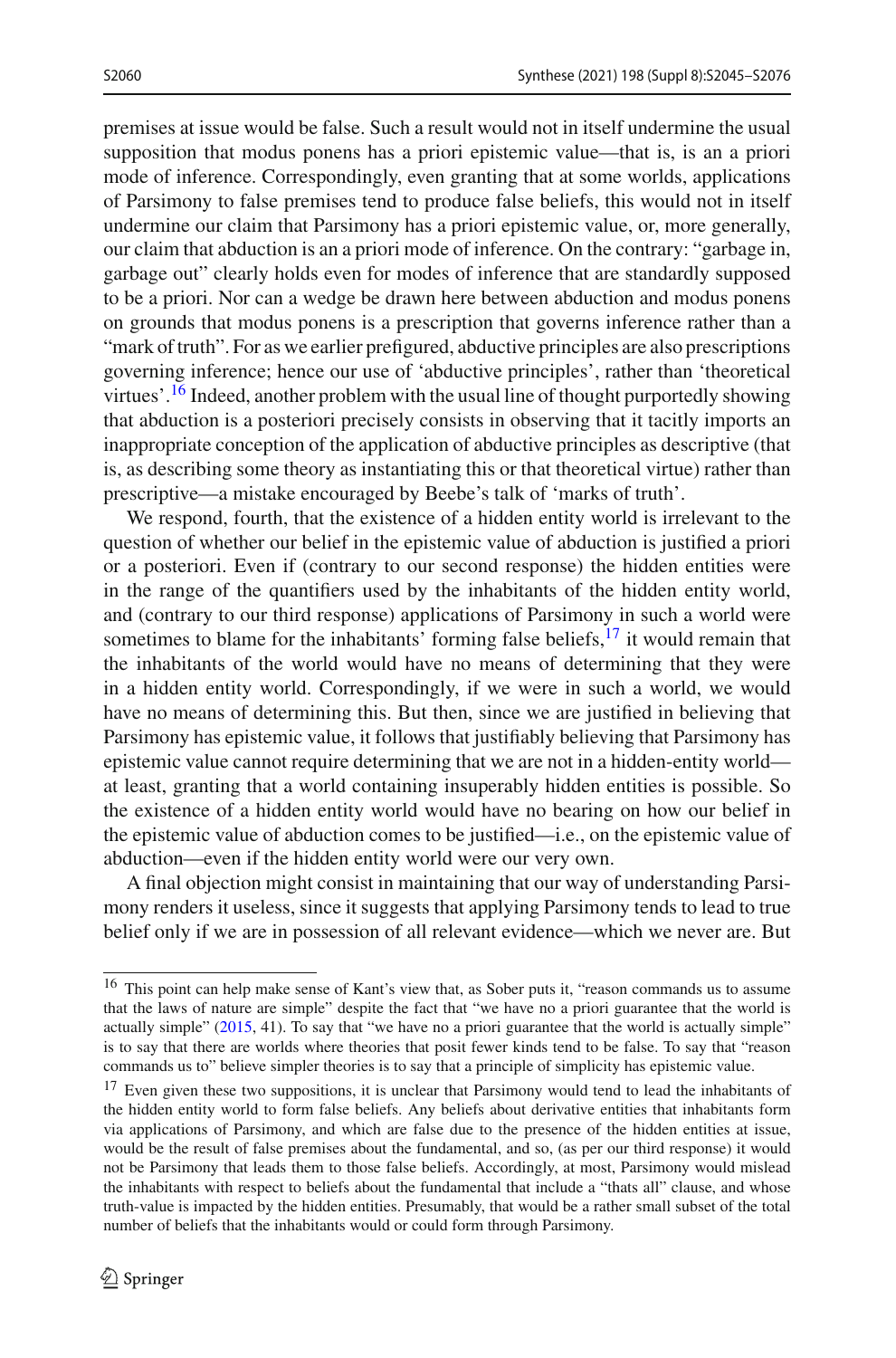here again the same holds of modus ponens and other a priori forms of inference in good standing. Indeed, it is plausible that every good form of inference tends to lead to true belief only if applied to enough relevant evidence. So the objection, if successful against Parsimony and abduction, would apply to effectively every rule of inference. Indeed, and to return to the question of modality: if an abduction-centered modal epistemology fails because it will often produce false modal beliefs when operating on false empirical premises, then modal epistemologies based on conceiving will also fail; for they, too, will often produce false beliefs when operating on false premises. For example, given standard appeals to conceiving, the false empirical premise that all samples of water are samples of XYZ would lead to the false modal belief *necessarily, water is XYZ*. We correspondingly put this concern aside.

To sum up: the claim that abduction is an a posteriori mode of inference is typically taken for granted, as too obvious to need defense. The form of argument that plausibly motivates common belief in this claim is unsound, however, ultimately due to a failure to properly appreciate how the *ceteris paribus* clause in abductive principles effectively shields such principles from empirical disconfirmation, and relatedly, due to a failure to properly appreciate that abductive principles are prescriptions, not descriptions of theories—or worlds, for that matter—as being parsimonious (whatever that might come to), or as being such that more parsimonious theories tend to be true (or rationally believed, etc.). Moreover, consideration of where the usual line of thought goes wrong provides positive reason to think that abduction is a priori.

### <span id="page-16-0"></span>**4.3 The role of experience in abduction and conceiving**

We now supplement the positive considerations in favour of abduction's being a priori, by arguing (drawing on our [2017b\)](#page-30-3), that experience plays the same roles in abductionbased modal reasoning as it plays in conceiving-based modal reasoning.

To start, note that there are four roles that experience might play in the course of forming a justified belief. Specifically, for any belief *b*, experience might play a role in …

- i. …acquiring the concepts required to have *b*,
- ii. …acquiring the evidence required to justify *b*,
- iii.  $\ldots$ establishing the epistemic value of the mode of inference used to justify *b*, or
- iv. …learning to deploy the mode of inference used to justify *b*.

Does experience play a role along these dimensions for abduction that it does not also play for conceiving? It seems not. Let's consider the roles in turn.

Re (i). Advocates of conceiving-based modal epistemologies allow that a belief can be justified a priori even if experience plays a necessary role in acquiring the belief's constituent concepts. Accordingly, they allow that conceiving can produce a priori justification for a modal belief even if experience plays a necessary role in acquiring its constituent concepts. For example, conceiving can provide a priori justification for the belief *necessarily, sisters are siblings*, even if experience plays a necessary role in acquiring the concepts *sister* and *sibling*. So, (i) cannot be the source of a relevant difference between abduction and conceiving.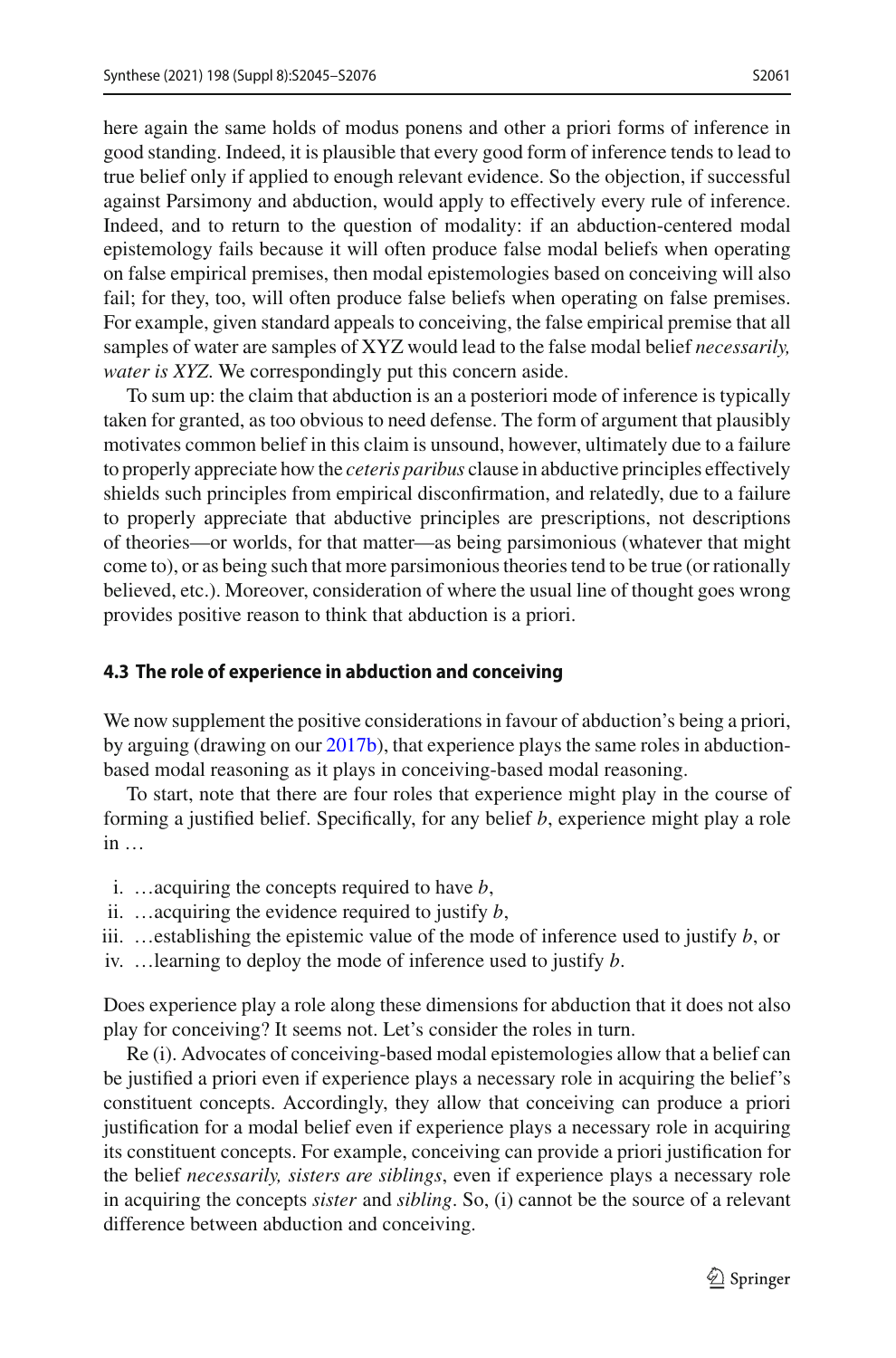Re (ii). Advocates of conceiving-based modal epistemologies deny that a belief can be justified a priori if experience plays a necessary role in acquiring the evidence required to justify the belief. Accordingly, if beliefs formed through abduction rely on empirical evidence for their justification whereas beliefs formed through conceiving do not, then that would provide reason to think that an abduction-based modal epistemology assigns a broader role to experience than does a conceiving-based modal epistemology. But we see no reason to believe the antecedent. Consider the beliefs *necessarily, sisters are siblings* and *necessarily, water is H*2*O*. Neither abduction nor conceiving assigns empirical evidence a necessary role in justifying the former, and both assign experience a necessary role in justifying the latter. Moreover, as is familiar from the sort of epistemic two-dimensional strategy commonly endorsed by many proponents of a conceiving-based modal epistemology, including Chalmer[s](#page-30-5) [\(1996](#page-30-5)), Chalmers and Jackso[n](#page-30-8) [\(2001](#page-30-8)), Gertle[r](#page-30-9) [\(2002](#page-30-9)), and others, the role of empirical evidence in claims such as 'necessarily, water is  $H<sub>2</sub>O'$  is merely to discharge the antecedent of a conditional modal claim that is assumed to be justified a priori ('if the actual watery stuff is H<sub>2</sub>O, then necessarily, water is H<sub>2</sub>O'). The role for experience on an abduction-based modal epistemology is exactly parallel, consonant with Hawthorne's [\(2002,](#page-30-25) p. 252) suggestion that abduction can deliver a priori justification for belief in a conditional whose antecedent describes an 'experiential life history' and whose consequent is whichever theory best explains some aspect of that life history. Accordingly, (ii) cannot be the source of a relevant difference between abduction and conceiving.

Re (iii). Advocates of conceiving-based modal epistemologies do not usually address whether a belief can be justified a priori if experience is required to establish the epistemic value of the mode of inference used to justify the belief. But in any case, as previously argued, our justification for believing that abduction has epistemic value is a priori. Accordingly, even if a belief cannot be justified a priori if experience is required to establish the epistemic value of the mode of inference used to justify the belief, (iii) cannot be the source of a relevant difference between abduction and conceiving—unless, of course, experience is required to establish the epistemic value of conceiving, in which case conceiving would be unsuited to be the centerpiece of an adequate modal epistemology.

Re (iv). Advocates of conceiving-based modal epistemologies do not usually address whether a belief can be justified a priori if experience is required to learn to deploy the mode of inference used to justify the belief. Even if learning to deploy conceiving does require experience, one might reasonably maintain that the role of experience here is similar to that entering into the acquisition of concepts, and so is irrelevant to whether the inference is a priori; a proponent of an abduction-based modal epistemology could say the same. That being said, we think that abduction has at least as much of a claim to being innate as conceiving does [see, e.g., Feeney and Hei[t](#page-30-26) [\(2007\)](#page-30-26) and Gelman and Markma[n](#page-30-27) [\(1986](#page-30-27)) for relevant empirical work]. To be sure, experience can tweak abduction's parameters, leading people to give the same abductive principle slightly different weight, much as, according to the principles and parameters approach to grammar [cf. Chomsky and Lasni[k](#page-30-28) [\(1993](#page-30-28)) and Chomsk[y](#page-30-29) [\(1995\)](#page-30-29)], experience can tweak the parameters in grammatical structures that are in the relevant sense necessary. But experience can also tweak the parameters of conceiving,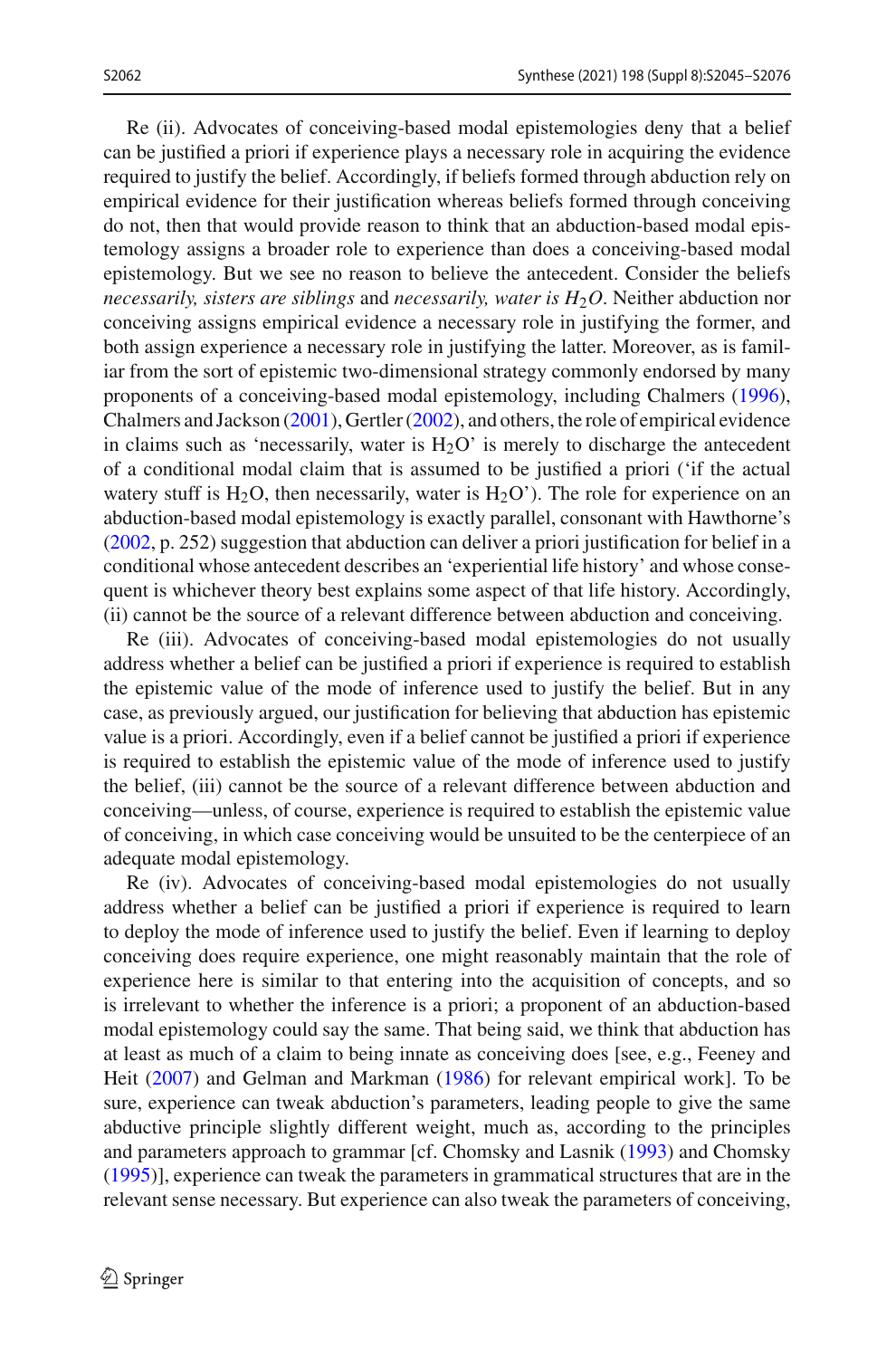as when we encourage students to think more imaginatively. Accordingly, (iv) cannot be the source of a relevant difference between abduction and conceiving.

Abduction, then, assigns experience the same roles in forming modal beliefs that conceiving does. Hence to the extent that these roles for experience do not undermine the status of conceiving as an a priori mode of inference, neither do they undermine the status of abduction as an a priori mode of inference.

### <span id="page-18-0"></span>**5 Advantages of an abduction-based modal epistemology**

As we saw earlier, certain historical precursors of an abduction-based modal epistemology were motivated in significant part by abduction's being ampliative, in contrast to conceiving. Indeed, this difference underlies several ways in which an abductionbased modal epistemology is superior to a conceiving-based modal epistemology. We now sketch three such advantages: first, abduction but not conceiving has the ampliative resources enabling it to overcome widespread seeming modal indeterminacy and associated modal skepticism (Sect. [5.1\)](#page-18-1); second, abduction but not conceiving has the comparative theoretical resources enabling it to overcome errors in dispositions to apply concepts in non-actual situations (Sect. [5.2\)](#page-25-0); third, abduction but not conceiving has resources to make sense of substantive philosophical disagreement about, and progress in determining the status of, modal claims (Sect. [5.3\)](#page-27-0).

#### <span id="page-18-1"></span>**5.1 Overcoming modal indeterminacy and associated modal skepticism**

Call a concept or expression 'modally indeterminate' if its content or intension fails to determine an extension in some possible situation. For any insuperably modally indeterminate concept/expression, there will be some (indeed, many) unknowable modal claims/statements. Consider, for example, a possible situation in which all and only samples of (imaginary chemical compound)  $XYZ$  are watery, and all samples of  $H_2O$ are tarry. If the concept *water* does not apply to the tarry H<sub>2</sub>O in that situation, then the claims *possibly, H*2*O is tarry* and *necessarily, H*2*O is water* are each false. If the concept *water* does apply to the tarry H2O in that situation, then these claims are each true (presuming, as *water*'s applying to this tarry  $H_2O$  suggests, that *water* applies to  $H_2O$ in all other possible situations, too). Hence if the content of *water* fails to determine an extension in this possible situation, we will not be in position to know the truth values of these modal claims; and similarly for indefinitely many other modal claims involving *water*. Generalizing, for any modally indeterminate concept/expression, there are some (indeed, many) unknowable modal claims/statements.

The upshot of these observations is that modal knowledge is as sparse as insuperably modally indeterminate concepts/expressions are widespread.

This connection acts as an important constraint on our comparative investigations, for two reasons. First, it is plausible to suppose that, *ceteris paribus*, a modal epistemology that can deliver more modal knowledge is to be preferred to one that can deliver less. Correspondingly, given that the extent of modal knowledge is inversely proportional to the extent of modal indeterminacy, a proper comparison of abduction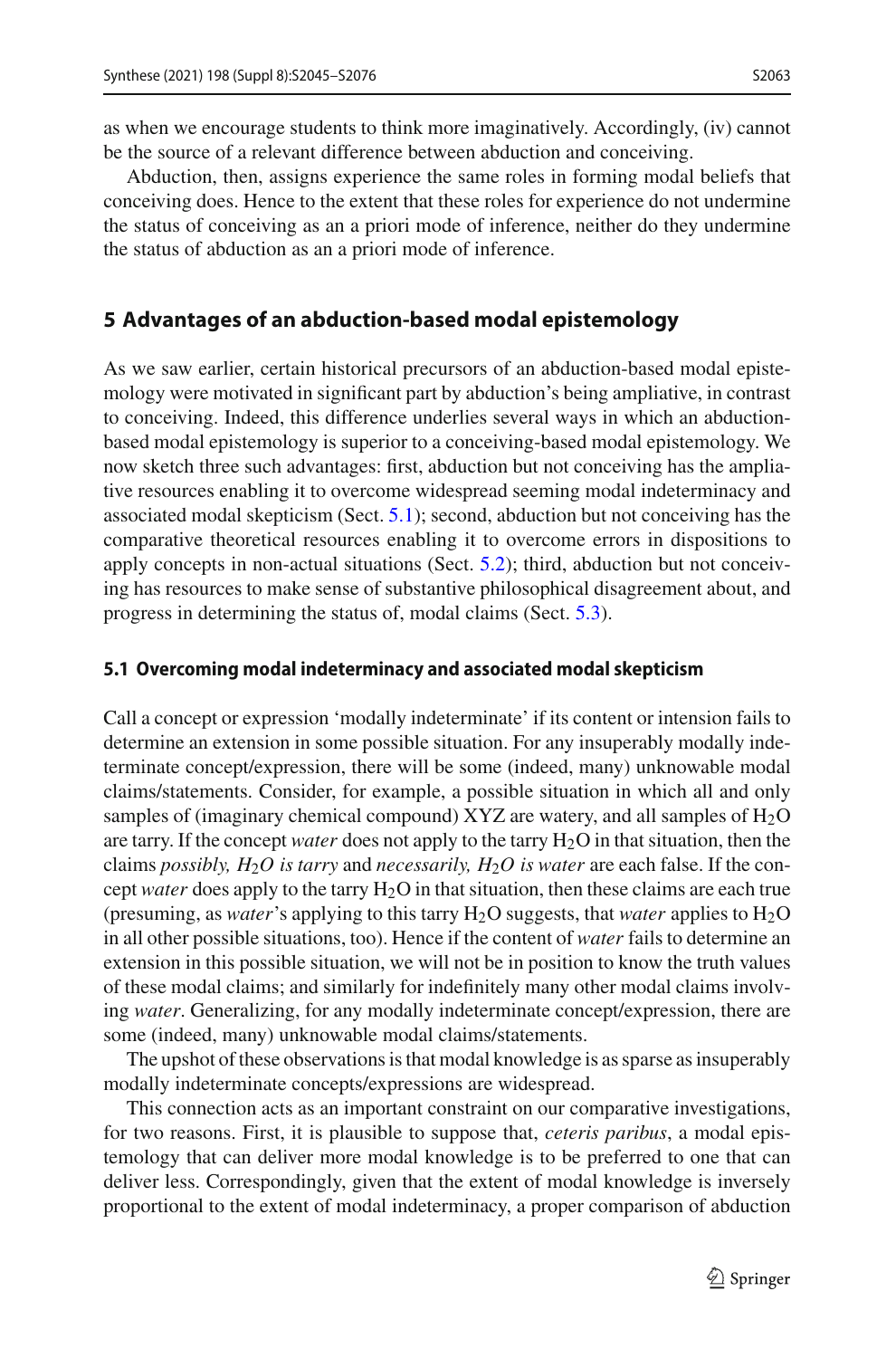vs. conceiving as modal epistemologies must consider whether there is likely to be much modal indeterminacy, and whether either or both of these modal epistemologies have resources suited to overcome the indeterminacy, and hence regain the associated range of modal knowledge. Second, the considerations here are foundational, more generally, to the viability of modal epistemology; for if it were to turn out that modal indeterminacy is both widespread and insuperable, the upshot would be a profound form of modal skepticism of the sort advanced in van Inwage[n](#page-31-29) [\(1998](#page-31-29)) (to which we will later return).

We now argue, by consideration of and extrapolation from certain illustrative cases discussed in Wilso[n](#page-31-30) [\(1982](#page-31-30), [2006](#page-31-31)), that modal indeterminacy is plausibly widespread, that a conceiving-based modal epistemology does not have resources to satisfactorily overcome such indeterminacy, and that an abduction-based modal epistemology does have such resources. We close the discussion of this issue by making explicit that van Inwagen's modal skepticism relies on the supposition that modal epistemology must proceed by way of conceiving—a supposition which, happily enough, we are now in position to reject.

#### **5.1.1 Modal indeterminacy and arbitrary determination**

Wilson [\(1982](#page-31-30), [2006](#page-31-31)) argues that our dispositions to apply predicates can be determined by arbitrary factors (here, following Wilson, we focus on predicates, not concepts). In an illustrative case, he describes a fictional tribe encountering an airplane for the first time. He stipulates that whether they first see the airplane flying in the sky or rather first see it stationary on the ground determines whether they will be disposed to apply 'bird': if they first see the plane in the air, they will be disposed to apply 'bird' to the plane, but if they first see the plane on the ground, they will rather be disposed not to apply 'bird' and rather to apply 'house' to the plane. Once fixed, the dispositions of the tribespeople remain the same: if they first see an airplane flying and then see one grounded, they call each 'bird', but if they first see an airplane grounded and then see one flying, they call each 'house'.

In this case, an arbitrary state of affairs determines the tribespeople's disposition to apply 'bird' (or not) to airplanes, and hence (on the assumption that such dispositions are reliable guides to extensions—a point to which we will later return) the predicate as containing (or not containing) airplanes in its extension. But if the extension of a given predicate can be determined by such arbitrary factors, then, Wilson plausibly surmises, the predicate must have been indeterminate antecedent to the encounter with the arbitrary factor—in particular, indeterminate concerning whether airplanes were in the extension of the predicate, or not. Wilson moreover speculates that such cases are widespread.

#### **5.1.2 Conceiving-based responses to modal indeterminacy**

How might a proponent of a conceiving-based modal epistemology treat such modal indeterminacy?

As we note in Biggs and Wilso[n](#page-30-2) [\(2017a](#page-30-2)), the options aren't great. One strategy, found in Chalmer[s](#page-30-5) [\(1996\)](#page-30-5), is to maintain that such indeterminacy is "no problem" for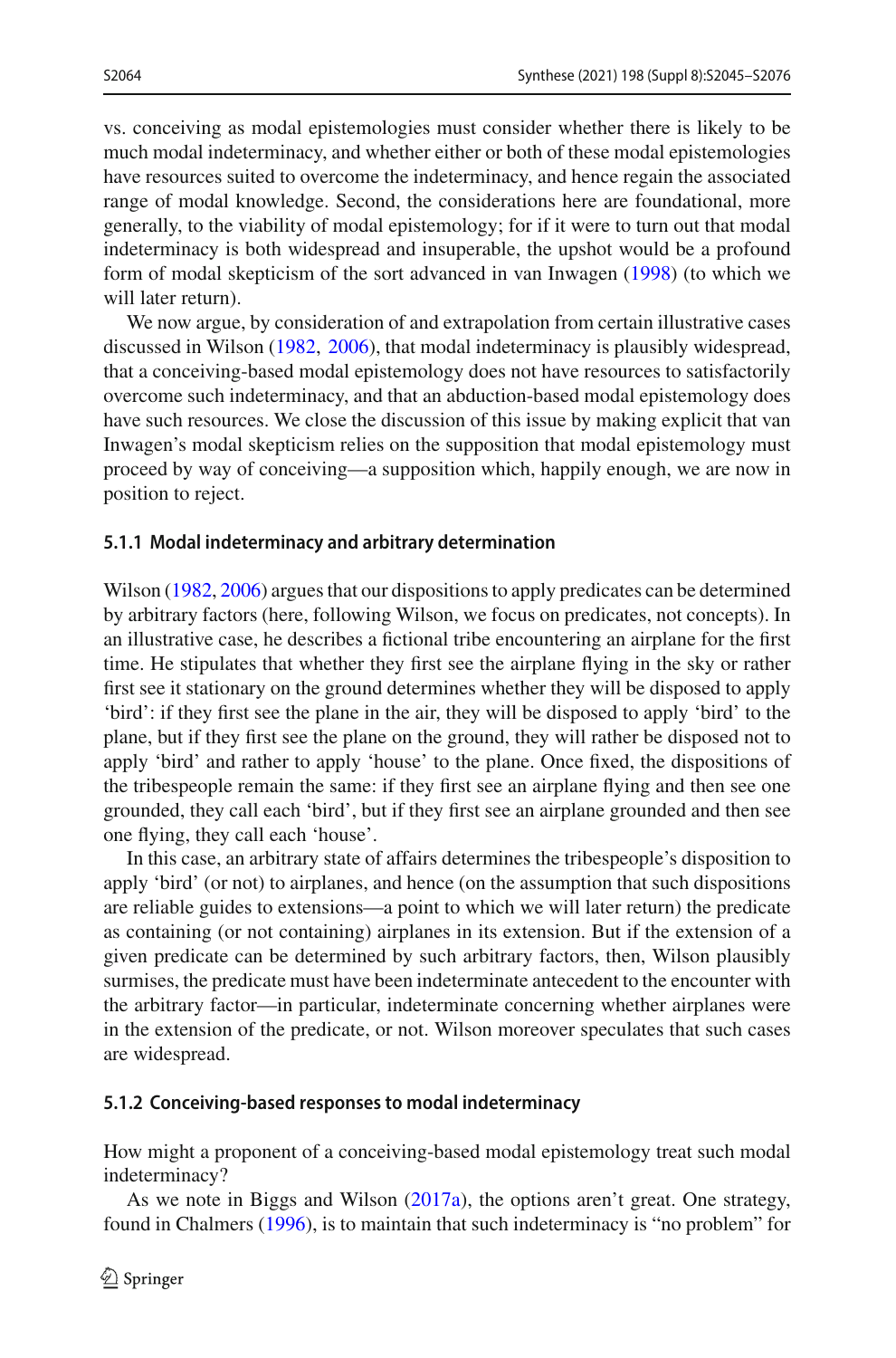a conceiving-based modal epistemology.<sup>18</sup> Such a response might be feasible if there weren't much modal indeterminacy (though if, as we will later argue, an abductive modal epistemology could overcome even this much indeterminacy, that would still be an advantage, since enabling more modal knowledge). But there is reason to think that cases of Wilson-style modal indeterminacy are widespread, with natural kind terms such as 'acid', 'mass', and 'planet' providing just one ubiquitous source of such indeterminacy. Resting with such indeterminacy would thus incur widespread failure of modal knowledge.

A second strategy, also found in Chalmer[s](#page-30-5) [\(1996\)](#page-30-5), aims to resolve Wilson-style indeterminacy by taking the different arbitrary factors to correspond to "different ways for the actual world to turn out"; once having then conceived of the actual world as having turned out a certain way, the extension of the predicate in different situations could then proceed by way of conceiving, as per usual. In Wilson's case, for example, Chalmers says that one "might try to classify these two different scenarios [airplane first seen in the sky or on the ground, respectively] as different ways for the actual world to turn out …" (p. 364). On this strategy, the predicate 'bird' includes planes in its extension if the actual world is one where tribe members first see a plane overhead, and the predicate 'bird' does not include planes in its extension if the actual world is one where tribe members first see a plane on the ground.

We see two concerns with this proposed conceiving-based resolution of modal indeterminacy. First, as we observe in our  $(2017a)$ , we take the deeper lesson of Wilson-style cases to be that the influence of accidents cannot be foreseen, for there's no guarantee that (duplicates of) tribes in exactly the same circumstances would stably apply (or not apply) 'bird', even relative to the same historical facts. After all, there are any number of respects of dissimilarity between airplanes and birds, even when the former are in flight, and a minor difference in attention to these features might result in a different decision about whether 'bird' applies. We can register, post-hoc, extensions resulting from decisions that have in fact been made, but even so, we have reason to be suspicious of claims that these results are antecedently available via conceiving alone.

Second—and here we identify a more serious problem for a conceiving-based resolution of modal indeterminacy—the upshot of the suggestion that arbitrary factors can be treated, on a conceiving-based account, as corresponding to 'different ways for the actual world to turn out' is to multiply predicates in a way which renders meaning drastically unstable.

To start, note that the suggestion entails that the predicate 'bird' has different meanings, dependent on which arbitrary factor is encountered or, correspondingly, which way the actual world turns out to be. It is useful here to compare the case of 'water': if the actual world had turned out to be one where XYZ was the dominant watery substance, then the extension of 'water' would not have contained  $H_2O$ , in which case the meaning of 'water' would have been different from the meaning it actually has. Since predicates are individuated by their meanings, 'water' in such a world would be a different predicate than 'water' in this world. Similarly, on the present proposal, the meaning of 'bird' given that the actual world is one where tribespeople first encounter

<span id="page-20-0"></span><sup>18</sup> As Chalmers puts it: "There may of course be borderline cases in which its indeterminate whether a concept would refer to a certain object […] This is no problem: we can allow indeterminacies [of this sort] as we sometimes allow indeterminacies in reference in our own world" (p. 364).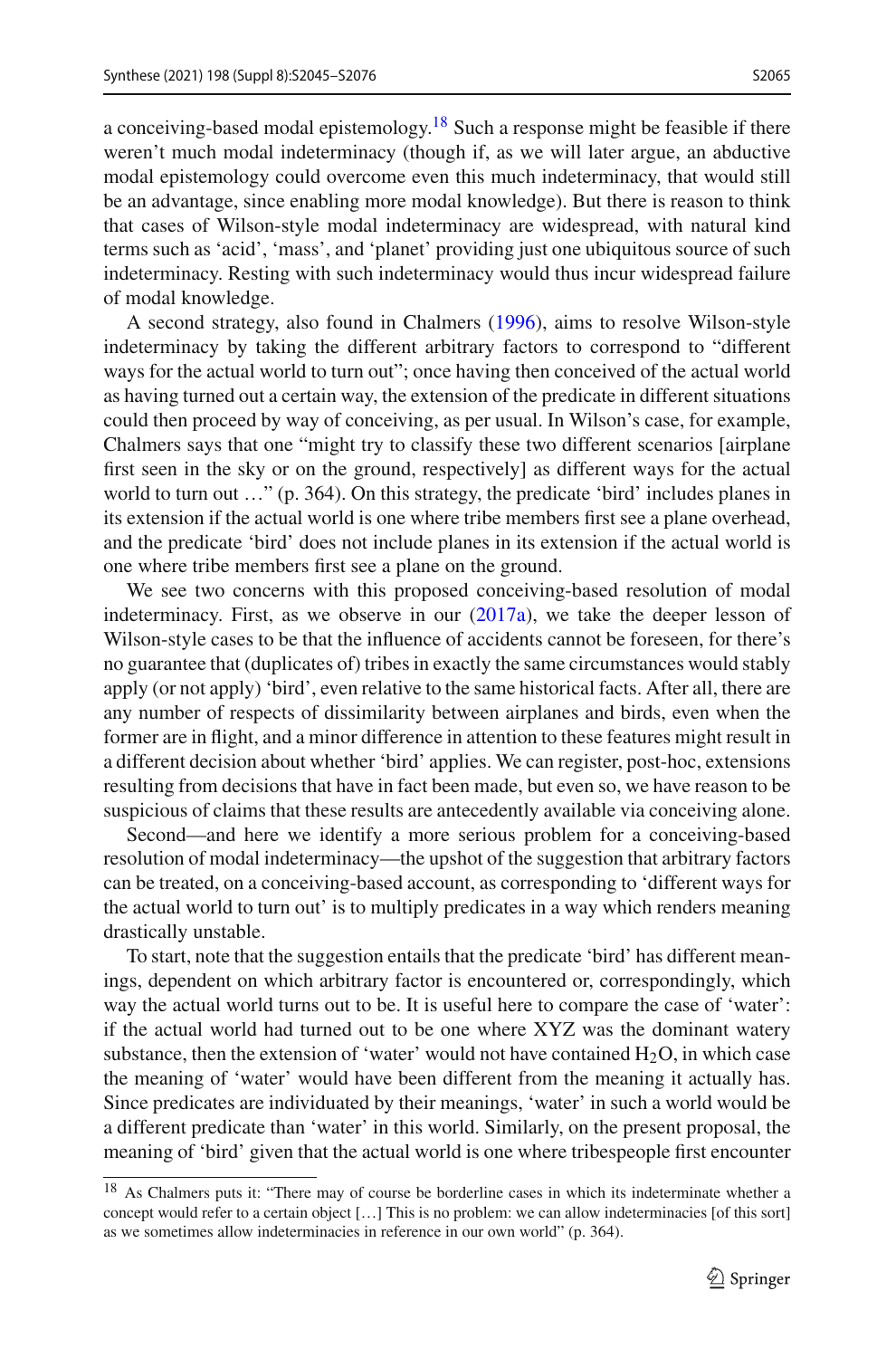an airplane on the ground will be different from the meaning of 'bird' given that the

actual world is one where tribespeople first encounter an airplane in the air; hence the basic strategy for resolving modal indeterminacy in what appears to be a single predicate is to take it to actually correspond to multiple predicates.

Now, such a multiplication of predicates strikes us as problematic, since as we'll now argue, it will result in a drastic instability in meaning. To prefigure: the instability at issue is a function, in part, of a *disanalogy* with the case of 'water'. In that case, the ways the actual world could have turned out to be are relevantly incompatible: either the actual world turns out to be one where water is  $H_2O$ , or it doesn't. In Wilson's 'bird' case, however, the situations corresponding to different arbitrary determinations of the predicate aren't really incompatible; and this will give rise to a drastic instability of meaning, as follows.

To start, consider the following situation, which the proponent of a conceiving-based modal epistemology should grant makes sense. Prior to any of Wilson's tribespeople encountering an airplane, one tribesperson, Frank, considers whether birds could have been made of metal. He proceeds by imagining an airplane flying high in the sky. He finds himself unequivocally disposed to call such an object 'bird', and thus concludes that birds could have been made of metal. Another tribesperson, Gina, considers whether houses could have been made of metal. She proceeds by imagining an airplane on the ground. She finds herself unequivocally disposed to call such an object 'house', and thus concludes that houses could have been made of metal. Frank and Gina create paintings of their imagined objects. Frank titles his 'Metal Bird'. Gina titles hers 'Metal House'. Each painting depicts an airplane, although one is in the sky and the other on the ground. When they share their paintings, Gina says that Frank must be mad to apply 'bird' to what is clearly a flying house, and Frank says that Gina must be mad to apply 'house' to what is clearly a grounded bird. A vigorous debate ensues.

How should the proponent of a conceiving-based account characterize this dispute? They cannot plausibly maintain that Frank and Gina's uses of 'bird' differ and always have differed, although the difference went unnoticed until the decisive case arose; for *ex hypothesi*, Frank would have applied 'house' but not 'bird' to airplanes if he had first imagined them grounded, and Gina would have applied 'bird' but not 'house' to airplanes if she had first imagined them flying. Nor can they plausibly maintain that one of Frank or Gina is right, and the other wrong. For on a conceiving-based approach, the ultimate guide to the extension of a predicate in a given situation lies with the dispositions of the conceiver to apply or not apply the predicate in the situation; and in the case at hand both Frank's and Gina's conceiving-based dispositions are on a par.

The remaining option, then, is to apply a variation of the Chalmers-style suggestion to the case at hand, maintaining that Frank and Gina's uses of 'bird' were each indeterminate antecedent to their imaginings, and afterwards became determinate (at least with respect to airplanes) and determinately *different*, since Frank's predicate 'bird' now includes, while Gina's predicate 'bird' now excludes, airplanes.

But this diagnosis suggests, implausibly, that meaning is highly unstable, since in cases of modal indeterminacy there are situations one might imagine (or encounter) that will result in what is intuitively a single predicate becoming multiplied into distinct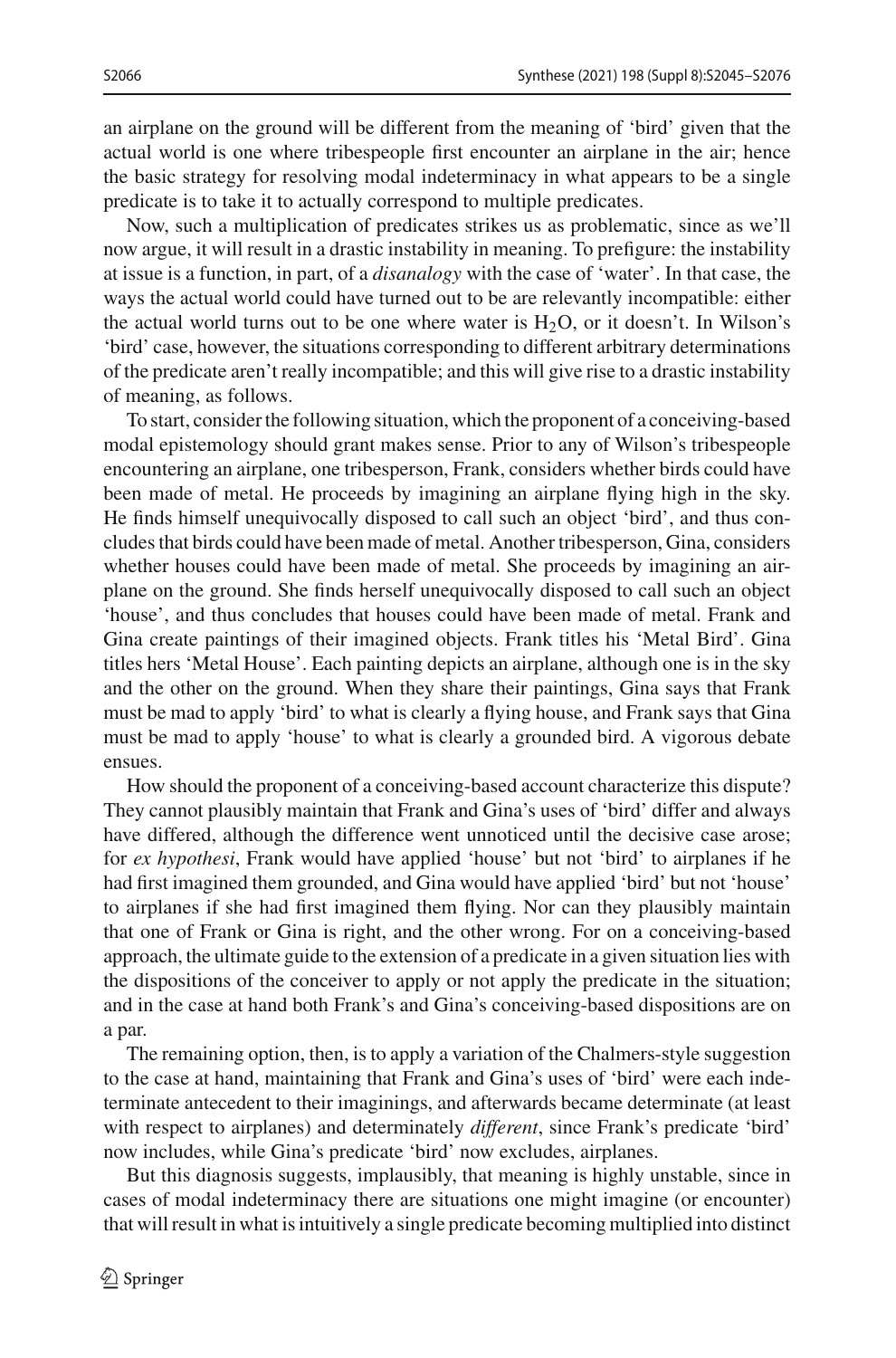predicates and associated meanings. Hence while Frank and Gina plausibly meant the same thing by 'bird' antecedent to their different imaginings, after these imaginings their predicates do not mean the same thing, as is reflected in their disagreement.<sup>[19](#page-22-0)</sup> More generally, this diagnosis suggests that for any modally indeterminate predicate, different acts of encountering or even just conceiving of situations involving the sort of arbitrary factors operative in Wilson-style cases is enough to result in multiple predicates. Now, for any such modally indeterminate predicate, we should expect users to encounter or imagine different such situations, in ways resulting in the predicate's multiplying, with each new predicate associated with a different extension. Such rampant instability of meaning would be, we take it, clearly problematic. Accordingly, this strategy is undesirable.

Indeed, Chalmer[s](#page-30-10) [\(2012](#page-30-10)) is now inclined to think that the modal indeterminacy in Wilson-style cases may be insuperable, saying that in such cases, it "is plausible" that "later extensions [of the predicates at issue] depend on idiosyncratic developments, and verdicts about such cases are not determinately prefigured in a user's original use of an expression" (p. 231). Chalmers makes this concession in the course of a discussion in which he is concerned to show that widespread indeterminacy would not undermine the claim that an idealized conceiver in possession of the fundamental facts at a world would be in position to infer the non-fundamental facts at that world, as per what he calls the 'scrutability thesis'; effectively, Chalmers's strategy here is to maintain that when a predicate is insuperably (by lights of a conceiving-based account) modally indeterminate, relevant statements having that predicate as a constituent will also be indeterminate, and so not in need of being scruted, to coin a phrase. The fact remains, however, that any such insuperable modal indeterminacy will render many associated modal claims unknowable, and hence count against a conceivingbased modal epistemology—at least if an abduction-based modal epistemology can do better, as we'll now argue it can.[20](#page-22-1)

### **5.1.3 An abduction-based response to modal indeterminacy**

How might an abduction-based modal epistemology treat modal indeterminacy in Wilson-style cases? To start, regardless of whether we first encounter or imagine an airplane flying or rather on the ground, we can consider whether or not extending 'bird' to airplanes would lead to more fruitful theorizing, a more parsimonious ontology, more theoretical unification, and so on. Accordingly, if modal reasoning proceeds by way of abduction, then we can consider whether or not we should extend 'bird' to airplanes: if (on balance) extending 'bird' to airplanes would better satisfy relevant abductive principles, then we should do so, and if (on balance) extending 'bird' to

<span id="page-22-0"></span><sup>19</sup> The fact that this bifurcation is compatible with 'bird' having a 'stable primary intension', understood as a function from worlds considered as actual to extensions (where, on the original suggestion, a world where one first encounters a plane on the ground is considered a different actual world than a world where one encounters a plane in the air) does nothing to alleviate the present concern, since Frank and Gina occupy the same world.

<span id="page-22-1"></span><sup>20</sup> Yet more recently, Chalmer[s](#page-30-30) [\(2014\)](#page-30-30) briefly suggests that he now prefers to retain a fully general scrutability thesis by shifting the indeterminacy at issue to scrutability itself. This new stance is underdeveloped but we see no reason to think that it can improve his position in the present dialectic.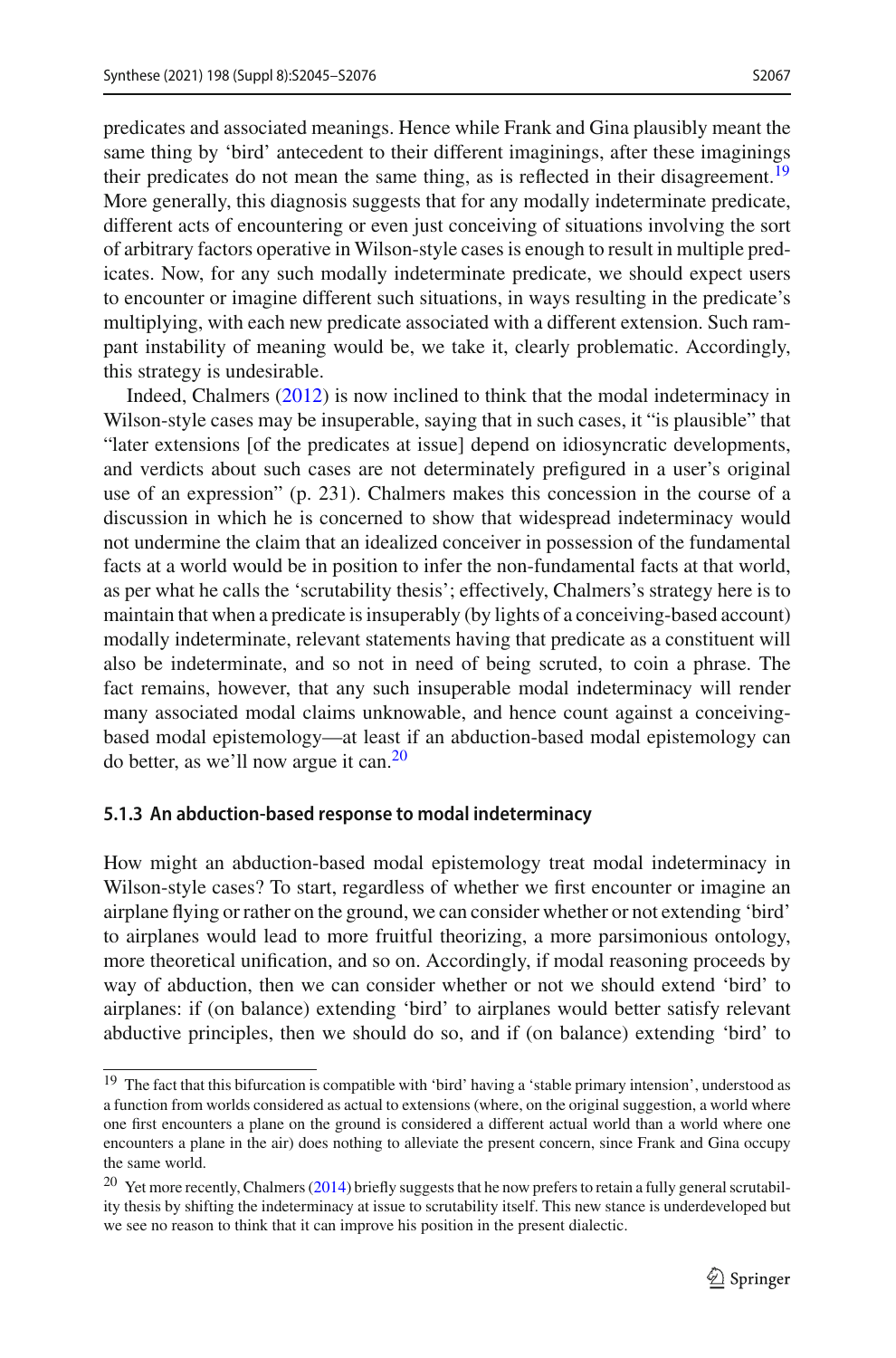airplanes would not better satisfy relevant abductive principles, we should not do so all regardless of what we happen to encounter or imagine along the way. Accordingly, both before and even after Frank and Gina have had their dispositions to apply 'bird' fixed by their respective imaginings, and so regardless of what dispositions they have (or lack), using abduction would allow them to assess how they should apply 'bird', whether to airplanes or anything else. Perhaps in some cases, the result of abductive deliberation might be to take divergent dispositions to be associated with different predicates (concepts). But if, as in the Frank and Gina case, and as in the cases of debates over the extension of natural kind terms—'acid', 'mass', 'planet'—we are rather inclined to see the debate as concerning what meaning should be assigned to a single predicate, abductive reasoning also provides the resources to be able to do this. Hence, just as scientists decided that it made sense, all things considered, to allow HCL into the extension of 'acid', so could Frank and Gina decide, after individual or joint abductive consideration—as they presumably would—that airplanes should not be included in the extension of 'bird' (and perhaps not in the extension of 'house', either). Consequently, if modal reasoning proceeds by way of abduction, then modal indeterminacy can be resolved without inducing rampant instability.

One might be concerned that, even if abduction can provide a principled basis for overcoming modal indeterminacy, it would remain that potentially widespread modal indeterminacy would remain antecedent to such abductive deliberations, with the consequence that until the end of the abductive day, so to speak, there would be a correspondingly large failure of modal knowledge. Here we observe two points. First, even if this is correct, it would remain that, for any case of modal indeterminacy that is resolved, an abduction-based modal epistemology does better than a conceivingbased modal epistemology in that it can (where appropriate) resolve the indeterminacy without being forced to multiply predicates (concepts) in a way introducing rampant instability of meaning. Second, the proponent of an abduction-based modal epistemology can reasonably maintain that as a matter of fact, there is not really any modal indeterminacy, since the content of any given predicate/concept can be determined at any time through abduction, and hence in this sense is always determinate.

### **5.1.4 Overcoming modal skepticism**

van Inwage[n](#page-31-29) [\(1998\)](#page-31-29) argues from the premise that many concepts/terms are insuperably modally indeterminate to a strong form of modal skepticism. As we will see, however, his argument relies on the supposition that modal epistemology proceeds by way of conceiving, and drawing on the previous results, an abduction-based approach has the resources to block his skeptical conclusion.

To start, van Inwagen's skepticism is not global. He accepts that we can know modal claims about mundane matters. He denies, nonetheless, that we can know modal claims about "circumstances remote from the practical business of everyday life" (p. 70). Since he thinks that most philosophically interesting claims involve such remote circumstances, he concludes that philosophically interesting modal knowledge is (mostly) unattainable.

His argument begins with an analogy. Although "judgments of distance made by eye" can be "pretty accurate" across "a wide range of circumstances", they go awry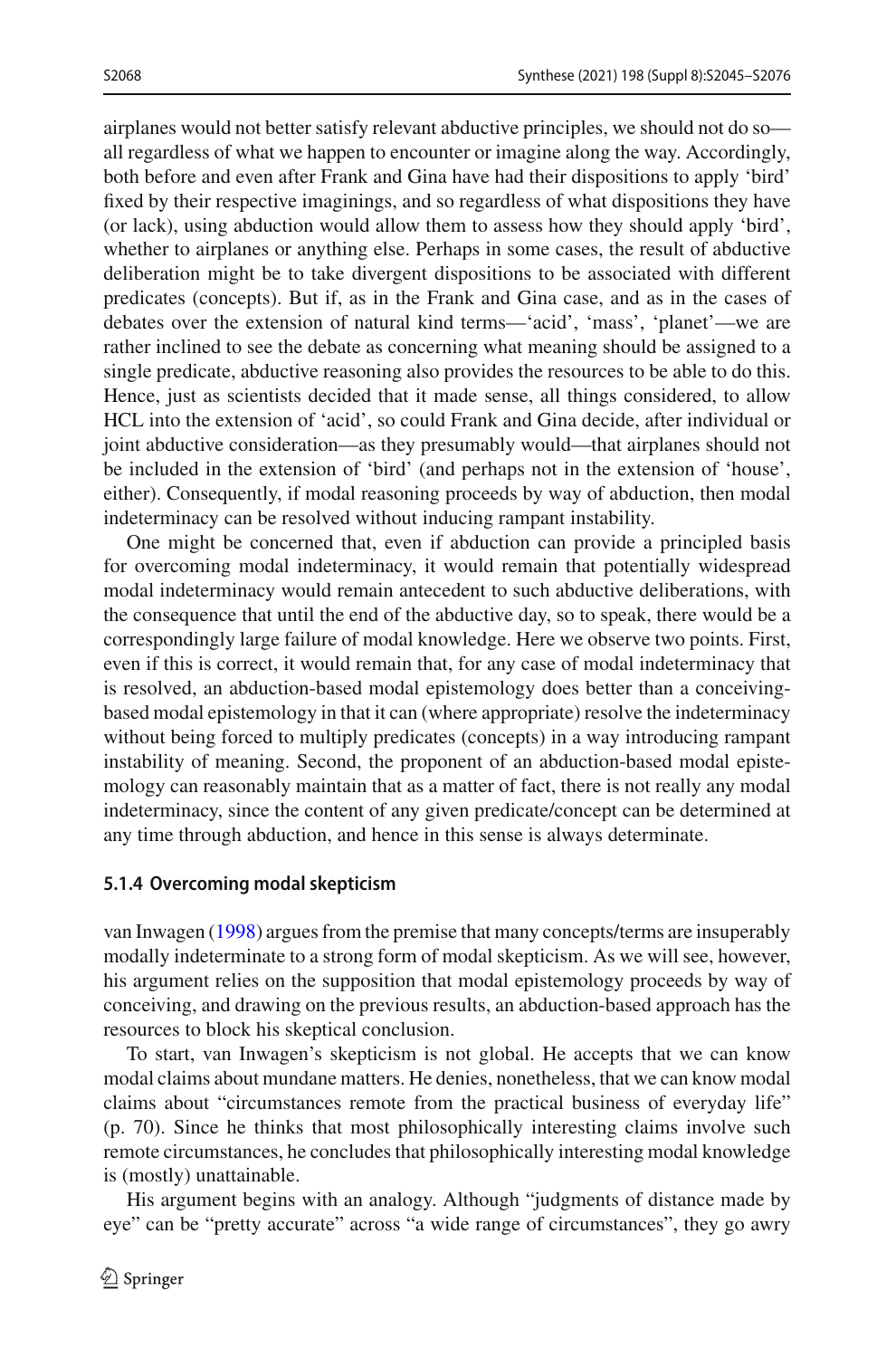when made about "circumstances remote from the practical business of everyday life", as when judging the distance of the moon (p. 70). Similarly, "non-inferential" modal judgments tend to be "pretty accurate" if they involve mundane matters, such

as whether a table could be (or could have been) located a few feet away from where it is, but go awry when made about remote circumstances, such as those supposedly including a physical/functional duplicate of an ordinary person who nonetheless lacks some mental features that person in fact has.

With this analogy in place, van Inwagen argues as follows. Since philosophically interesting claims involve such remote circumstances, they are either unknowable or knowable only inferentially. Conceiving, which proceeds by imagining possible cases, is the best candidate for a mode of inference for justifying philosophically interesting modal beliefs. Unfortunately, we cannot determine whether philosophically interesting possible cases are imaginable:

To my mind, philosophers who are convinced that they can hold, say, the concept of transparent iron before their minds and determine whether transparent iron is possible by some sort of intellectual insight are fooling themselves. (They could be compared to an inhabitant of the ancient world who was convinced that he could just see that the moon was about thirty miles away.) (p. 71)

Consequently, we cannot establish philosophically interesting modal claims: given the limits of insight and imagination, we have no way to determine the extensions of our terms/concepts at possible cases that are "remote from the practical business of everyday life".

This objection is compelling as an objection to a conceiving-based modal epistemology. The concern, in effect, is that many concepts/terms are modally indeterminate in ways that conceiving cannot overcome. As a motivation for modal skepticism, however, the objection is inadequate, absent support for van Inwagen's claim that conceiving is the best candidate for a mode of inference capable of justifying belief in philosophically interesting modal claims. van Inwagen provides no support for this claim, however, beyond the value of his impression. In particular, he says nothing at all about abduction as an alternative mode of such inference. And as we have seen, we have good reason to think that conceiving, being merely clarificatory, is not the best candidate for a mode of inference to conclusions that are to some extent ampliative.

Indeed, van Inwagen unintentionally motivates attention to an abduction-based modal epistemology as an alternative to accepting modal skepticism when he says, in presenting his core analogy, that "[p]eople had no idea about how far away the sun and the moon and the stars were till they gave up trying to judge celestial distances by eye and began to *reason*" (our italics, p. 70). This and related cases suggest that modal reasoning about "circumstances remote from the practical business of everyday life" should proceed by way of whatever method allowed us to discern celestial distances. Conceiving is obviously not that method. Rather, this method relies on an ampliative mode of inference—most plausibly, abduction.

van Inwagen's argument for modal skepticism thus reinforces the lessons we should learn from Wilson's and related cases: insuperably modally indeterminate terms/concepts, and correspondingly unknowable modal statements/claims, are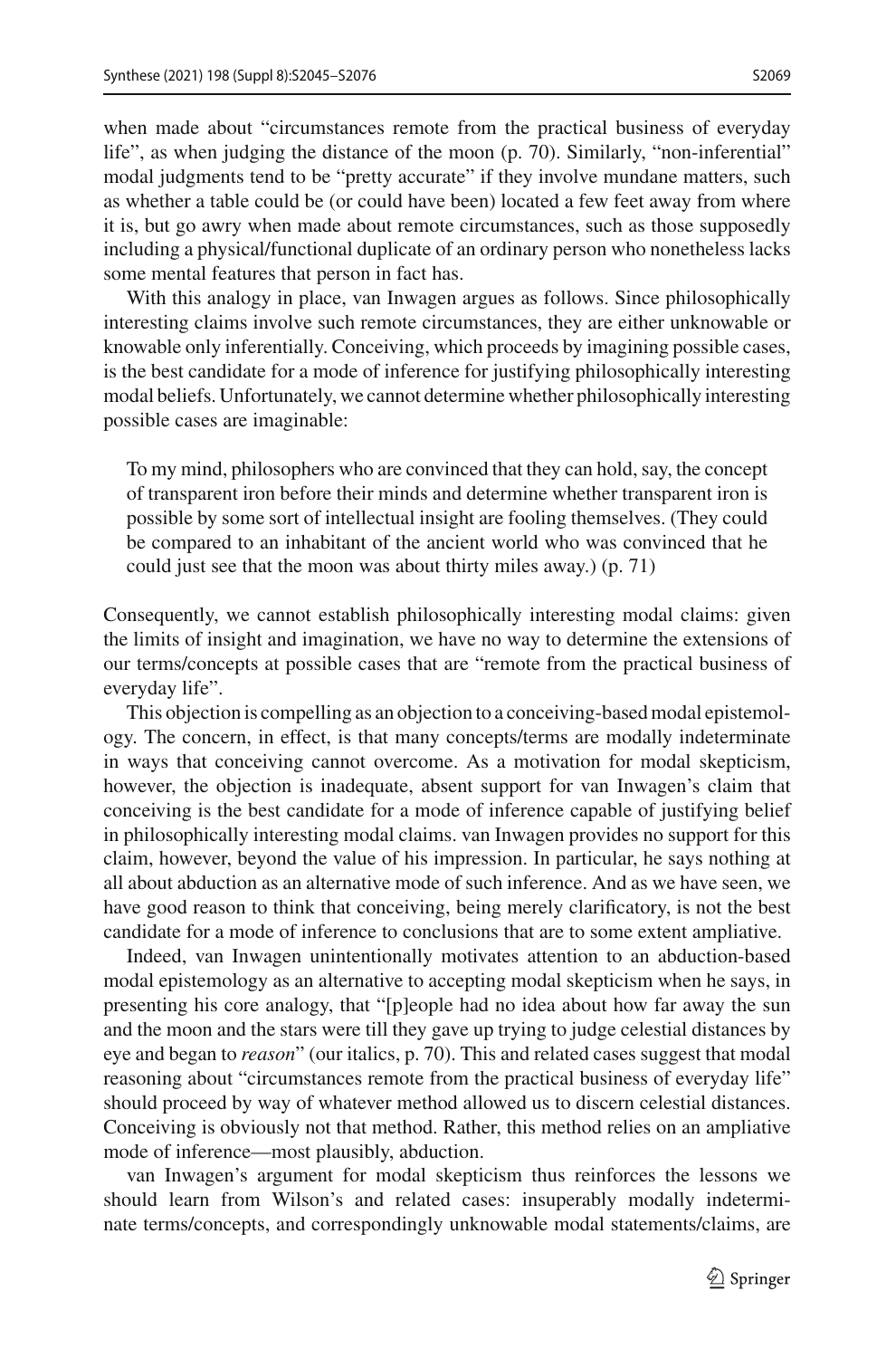widespread if modal reasoning proceeds by way of conceiving, but are not widespread if modal reasoning proceeds by way of abduction. Since more modal knowledge is better than less, this gives us reason to prefer an abduction-based modal epistemology to a conceiving-based modal epistemology.

### <span id="page-25-0"></span>**5.2 Identifying incorrect dispositions**

Another threat to an adequate modal epistemology concerns cases where we are not in position to determine which of our dispositions to apply a concept are incorrect.

Such a concern is operative in Kant's discussion of definition, which might be seen as suggesting that *all* empirical concepts are such that, even if there is a fact of the matter about the correct extension of the concept in any given situation, we will often fail to be in position to determine what this is. When Kant claims that "an empirical concept cannot be defined at all", his concern is not merely that we cannot produce explicit analyses in which the *definiens* provide nomologically necessary and sufficient conditions for the *definiendum* (pp. 637A 727).<sup>[21](#page-25-1)</sup> Rather, his concern is that our dispositions to apply empirical concepts may be in error, due to our being unable to distinguish mere (actually) reference-fixing 'marks' from genuinely (counterfactually) definitive 'marks', a failure reflected in cases where one might "sometimes think more of these marks but another time fewer of them". For example, "in the concept of gold one person might think, besides its weight, color, and ductability, its property of not rusting, while another might know nothing about this" (pp. 637–638, A 727– 728). Put another way, one person might be disposed to apply the concept *gold* (in any possible case) only to entities that do not rust, while another might be disposed to apply the very same concept (in some possible case) even to entities that rust. Determining whether not-rusting is definitive of gold requires determining which of these dispositions correctly reflects the content of *gold*. But, Kant thinks, we have no way to make this determination. To be sure, one person's disposition has been fixed by knowledge (here, that gold does not rust) that the other lacks, but we have no way to know—and this is the crucial point, according to Kant—whether this additional knowledge leads one to form a correct disposition or instead to form a disposition to mistake a mere accidental property for an essential property. If Kant is right, we can never identify an empirical concept's extension in possible cases that differ relevantly from the actual world. $22$ 

On pain of eliminating all modal knowledge, at least of broadly natural goingson, we need some way to address Kant's concern. With a similar concern in mind, Melny[k](#page-31-6) [\(2008\)](#page-31-6) considers a strategy whereby the proponent of a conceiving-based

<span id="page-25-1"></span><sup>21</sup> Kant also thinks that we cannot define non-mathematical a priori concepts—the exception being "arbitrarily thought" concepts (i.e., those with entirely stipulated content) (p. 638, A 729). We only address empirical concepts here.

<span id="page-25-2"></span><sup>&</sup>lt;sup>22</sup> Similarly, Kant says, "when, e.g., water and its properties are under discussion, one will not stop at what is intended by the word "water" but rather advance to experiments, and the word, with the few marks that are attached to it, is to constitute only a designation [i.e., an actually reference-fixing mark] and not a concept of the thing [i.e., a counterfactually stable mark]; thus the putative definition is nothing other than the determination of the word" (p. 638, A 728).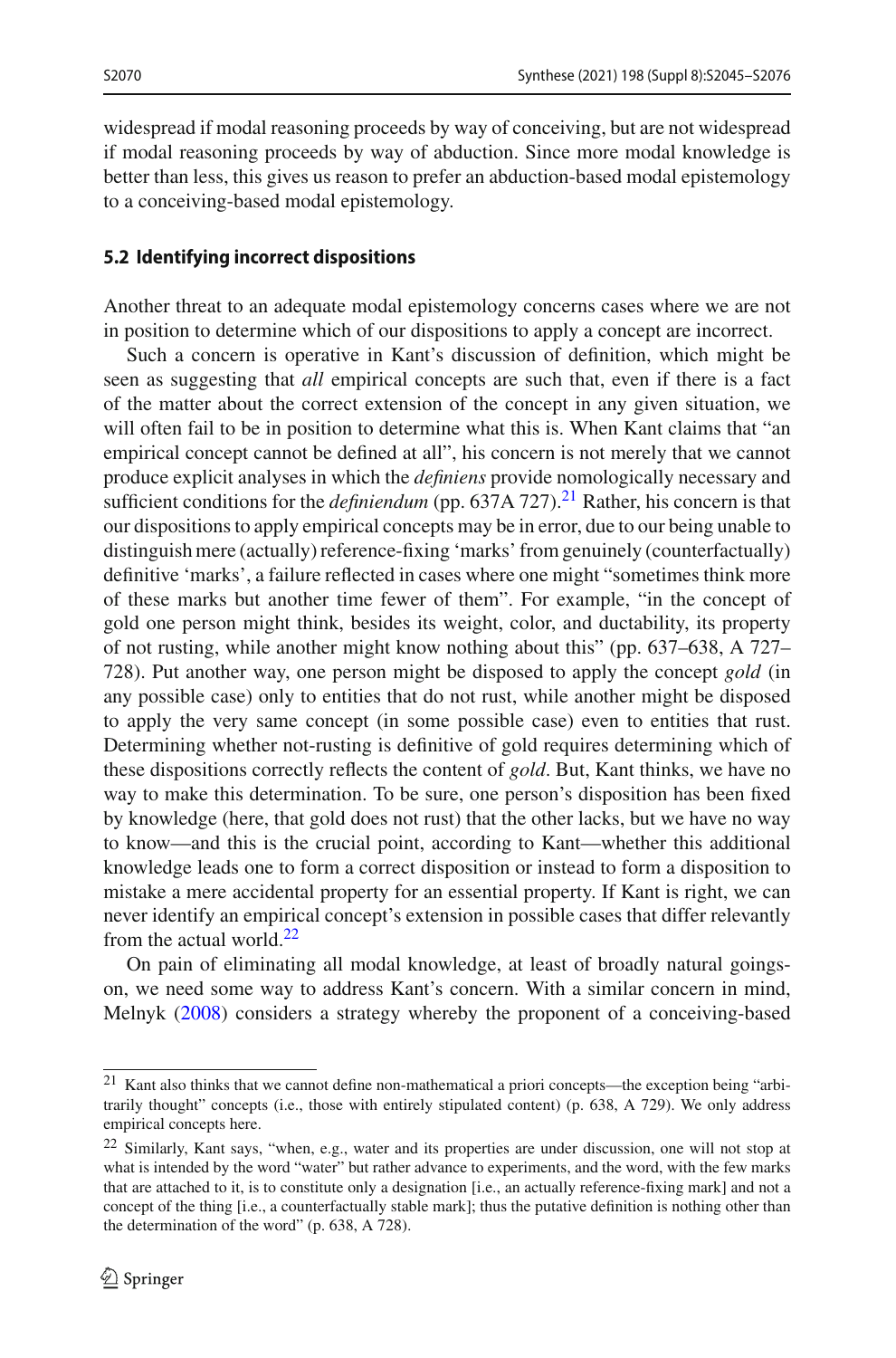modal epistemology might aim to identify which dispositions to apply a given concept are 'concept-constituting'—i.e., correct:

[O]ne can distinguish concept-constituting mental dispositions from other mental dispositions by […] attending to what one can conceive. Presumably one can do so in this way because a concept-constituting mental disposition just is a mental disposition that stands in a certain relation to something that one cannot conceive. Corresponding to each mental disposition is a generalization, and a disposition is a concept-constituting one iff you cannot conceive a counterexample to its corresponding generalization. Thus, imagine you're disposed to apply SWAN only to birds. Because (say) you cannot conceive of a swan that's not a bird, your disposition is a concept-constituting disposition. (276)

But this proposal fails. To start, we observe, it provides no guidance for addressing Kant's concern; for someone who is disposed to apply *gold* only to entities that do not rust would be unable to conceive of rusty gold, whereas someone lacking this disposition would take rusty gold to be conceivable. As such, considering whether disputants can conceive of a counterexample to their disposition's generalization would provide no insight into which dispositions are correct of *gold*.

Moreover, as Melnyk eloquently argues, because false beliefs, no less than true beliefs, can impact our dispositions to apply a concept, being unable to conceive of a counterexample to a disposition's generalization does not ensure that the disposition is concept-constituting:

Consider a chef, with much experience and practical knowledge of vinegar, who reads an ill-informed website on the chemistry of cooking and as a result becomes fully (but erroneously) convinced that vinegar is the very same stuff that chemists call "formic acid". So the chef gains a disposition to apply VINEGAR only to stuff that's formic acid. Furthermore, he can't conceive a counterexample to the generalization that corresponds to this new mental disposition: he can make nothing at all of the idea that a bottle is full of vinegar and yet contains no formic acid […] Now, if having a mental disposition while being unable to conceive a counterexample to its corresponding generalization guarantees that the disposition is a concept-constituting one, it follows that the chef's disposition to apply VINEGAR only to formic acid is concept-constituting. But in fact this disposition isn't concept-constituting, because vinegar isn't formic acid, and hence doesn't have to be; and it can hardly be a requirement on possessing VINEGAR that one think vinegar must be something that in fact it isn't. So the notion that having a mental disposition while being unable to conceive a counterexample to its corresponding generalization guarantees that the disposition is a concept-constituting one yields the wrong result.<sup>23</sup> (276)

<span id="page-26-0"></span><sup>23</sup> Perhaps if the chef learns that he has often applied *vinegar* to acetic acids, he will recognize an inconsistency in his dispositions. But conceiving cannot resolve this intrapersonal inconsistency any more than it can resolve the interpersonal inconsistency between a person who is disposed to apply gold only to non-rusty metals and one who is disposed to apply gold to some rusty metal; in neither case does the mere existence of inconsistency reveal which disposition should be rejected.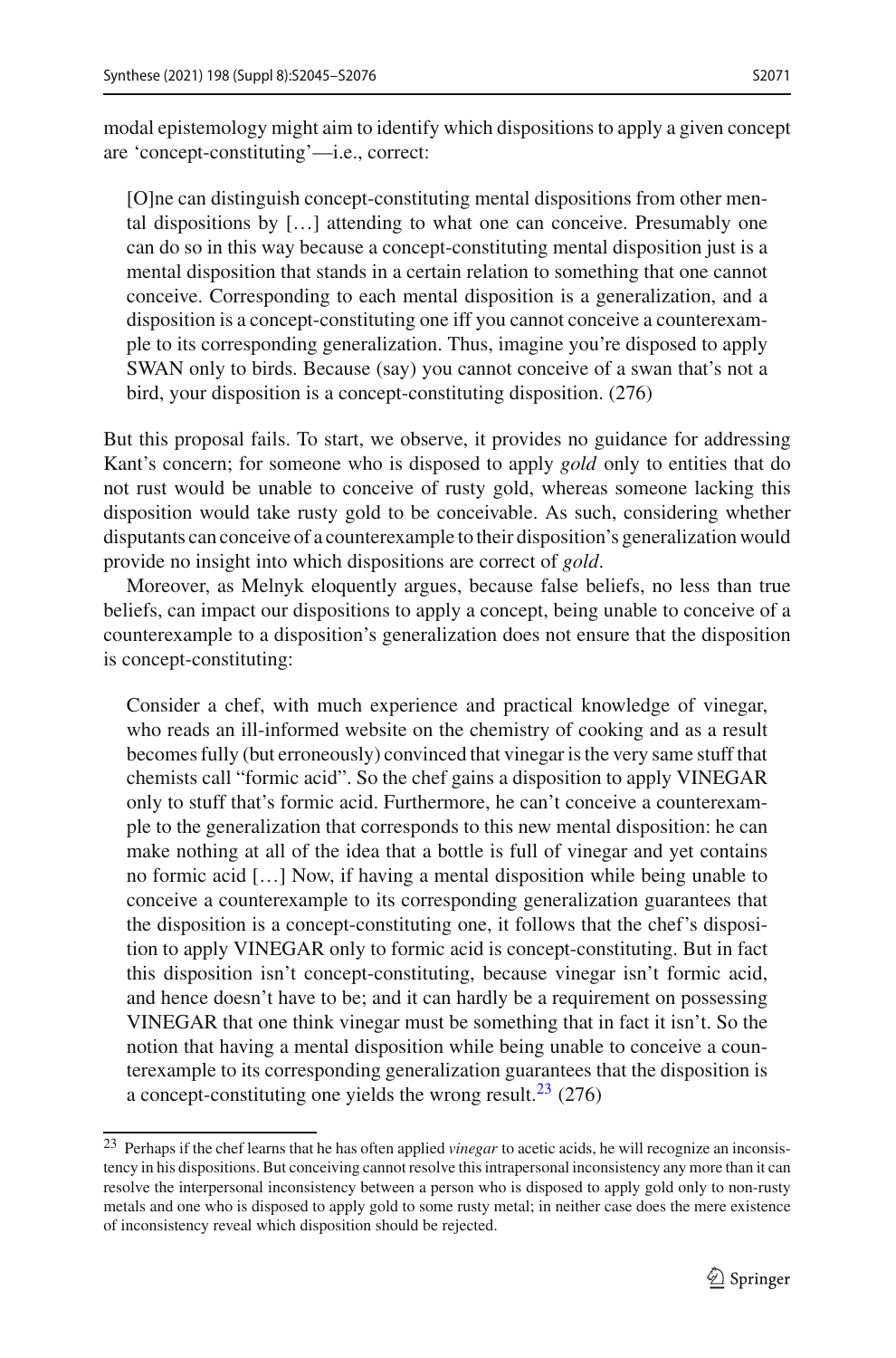Kant notes that, in principle, the true belief *gold does not rust* can impact one's dispositions to apply gold such as to render these to some extent incorrect. Melnyk notes that the false belief *vinegar is formic acid* can impact one's dispositions to apply vinegar such as to render these to some extent incorrect. The general point is the same: since psychological factors that do not track our concepts' contents can impact our dispositions to apply concepts, even when we are thinking quite clearly, we should not expect those dispositions to invariably track the content of a concept.

Should we conclude, with Kant, that "an empirical concept cannot be defined at all"? No. Kant's pessimistic line of thought, like Melnyk's, is directed at a view on which the identification of the extensions of our concepts in non-actual situations proceeds by way of conceiving. If modal epistemology proceeds instead by way of abduction, then when considering whether gold applies to rusty metal in some possible case, we can move beyond our dispositions, comparing the explanatory value of the claim *rusty gold is possible* to that of the claim *rusty gold is impossible*, and more generally comparing the explanatory value of theories implying these claims. Among the explanada here will be the seeming fact that actual gold never rusts. Perhaps one theory of this seeming fact invokes contingent laws of nature, thus implying that rusty gold *is* possible (assuming that gold can exist in worlds with different laws). Perhaps another appeals to certain facts about the constitution of gold, which rule out even the metaphysical possibility of rusty gold. Of course, comparing the explanatory values of these competing modal claims and associated theories won't help if neither of them has any explanatory value; but we see no reason to be pessimistic on this score. After all, explanatory comparisons of just this sort are the heart and soul of metaphysical, and more generally philosophical, debate—a point to which we will return in our final section.

## <span id="page-27-0"></span>**5.3 Accommodating and resolving substantive disagreement**

Recall Frank and Gina. Because Frank first imagined (i.e., conceived of) an airplane flying, he is disposed to apply 'bird' to airplanes. Because Gina first imagined (i.e., conceived of) an airplane grounded, she is disposed not to apply 'bird' to airplanes. So, if conceiving is the ultimate arbiter of the extensions of our predicates or concepts in situations, as per a conceiving-based modal epistemology, there is, as previously argued, little recourse here but to allow that, post-imaginings, their predicate 'bird' is homonymous, and their apparent disagreement about the extension of 'bird', however vigorously they debate, is no disagreement at all. They are simply talking past each other. Moreover, if Wilson [\(1982](#page-31-30), [2006](#page-31-31)) is right that Wilson-style modal indeterminacy is widespread, as we think cases such as 'acid', 'mass', and 'planet' show he is, and if (as the proponent of a conceiving-based account will maintain) the proper response to widespread modal indeterminacy (and the associated threat to modal knowledge) appeals to conceiving, then the case of Frank and Gina suggests, more generally, that any conceiving-based resolution of widespread modal indeterminacy will render merely verbal what are intuitively substantive disagreements about the extension of the expression. By way of contrast, if modal reasoning proceeds by way of abduction, then we can determine the extensions of our predicates across possible cases independently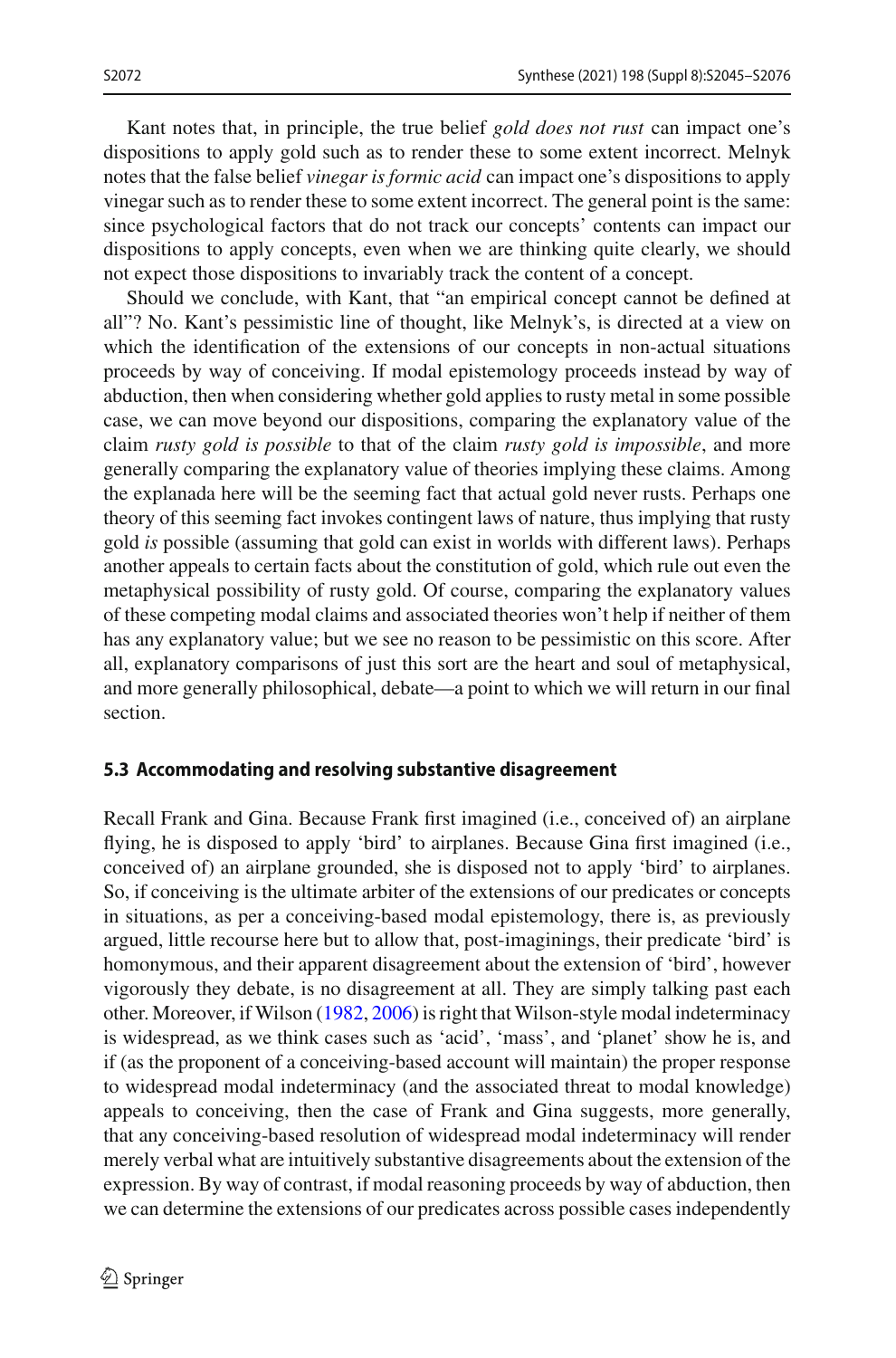of dispositions whose determination reflects what we arbitrarily happen to encounter or imagine; hence an abduction-based modal epistemology is able to resolve modal indeterminacy in a way that does not lead to homonymy, and which can accommodate substantive disagreement about the modal profile of the expression or concept.<sup>24</sup>

We now highlight other ways in which a conceiving-based modal epistemology fares worse than an abduction-based modal epistemology so far as providing a basis for the accommodation—and resolution—of substantive disagreement.

To start, popular philosophical positions are flatly incoherent given a conceivingbased modal epistemology. Consider, following our running example, dispute over the possibility of zombies. In their impressive survey of philosophers, Bourget and Chalmer[s](#page-30-31) [\(2014](#page-30-31)) found that a plurality of respondents (36%) claimed that zombies are conceivable but not (metaphysically) possible. If conceiving is the ultimate arbiter of modal disputes, then both this position and the corresponding (equally popular) stance on the mind-body problem (i.e., a posteriori physicalism) are flatly incoherent. If, instead, abduction is the ultimate arbiter of modal disputes, then these positions are live options, to be assessed through abduction.

Relatedly, a wide range of apparently significant arguments are, by lights of a conceiving-based modal epistemology, unimportant distractions. Philosophers often advance their preferred position on the mind-body connection, from interactionist dualism to token identity theory, on grounds that it allows the most plausible account of mental causation. Shoemaker even suggests that mental causation is "at the heart of the mind-body problem" (Shoemake[r](#page-31-32) [2000](#page-31-32)/2001, p. 74). These philosophers are, in effect, invoking a principle of consilience as relevant to choosing between competing theories of the mind-body connection. If conceiving is the ultimate arbiter of disputes about modal claims, then it is foolishly circuitous to invoke a principle of consilience (or to mention mental causation at all!) when choosing between, say, interactionist dualism and token identity theory: one should, instead, cut to the chase and determine whether zombies are conceivable, eliminating dualism (interactionist or epiphenomenalist) if they are not, and eliminating identity theory (token or type) if they are. If, instead, abduction is the ultimate arbiter of modal disputes, then these arguments are part of the process by which such theory choice appropriately proceeds.

This point extends to other appeals to abductive principles as a way to choose between competing modal claims (or theories implying such claims), such as Hill's and McLaughlin's claim that we should endorse physicalism because "reasons of overall coherence and simplicity […] support the view that by identifying sensory states with their nomologicaly correlated brain states, we thereby achieve the best explanation of these nomological correlations" [\(1999,](#page-31-33) p. 451). More generally, whenever one performs a cost-benefit analysis when choosing between competing modal claims (or

<span id="page-28-0"></span><sup>&</sup>lt;sup>24</sup> Attempts to explain modal disagreement within a conceiving-based modal epistemology substantiate this result. Such attempts either suggest that nearly all modal disagreement is merely verbal [as per, e.g., Chalmer[s](#page-30-10) [\(2012](#page-30-10)), Yabl[o](#page-31-5) [\(1993\)](#page-31-5)] or else embrace abductive principles as relevant to deciding modal disputes. For example, Geirsso[n](#page-30-32) [\(2005](#page-30-32)) suggests that those who disagree about the extension of a predicate at a scenario should appeal first to consilience, determining whether some background belief generates the dispute, and then to simplicity, among other abductive principles, so that when "factual or other investigation does not settle the differences", perhaps disputants "should evaluate their scenarios in a similar way as scientists evaluate theories; by looking at such issues as simplicity and, when applicable, predictability in addition to consistency and coherence" (p. 299).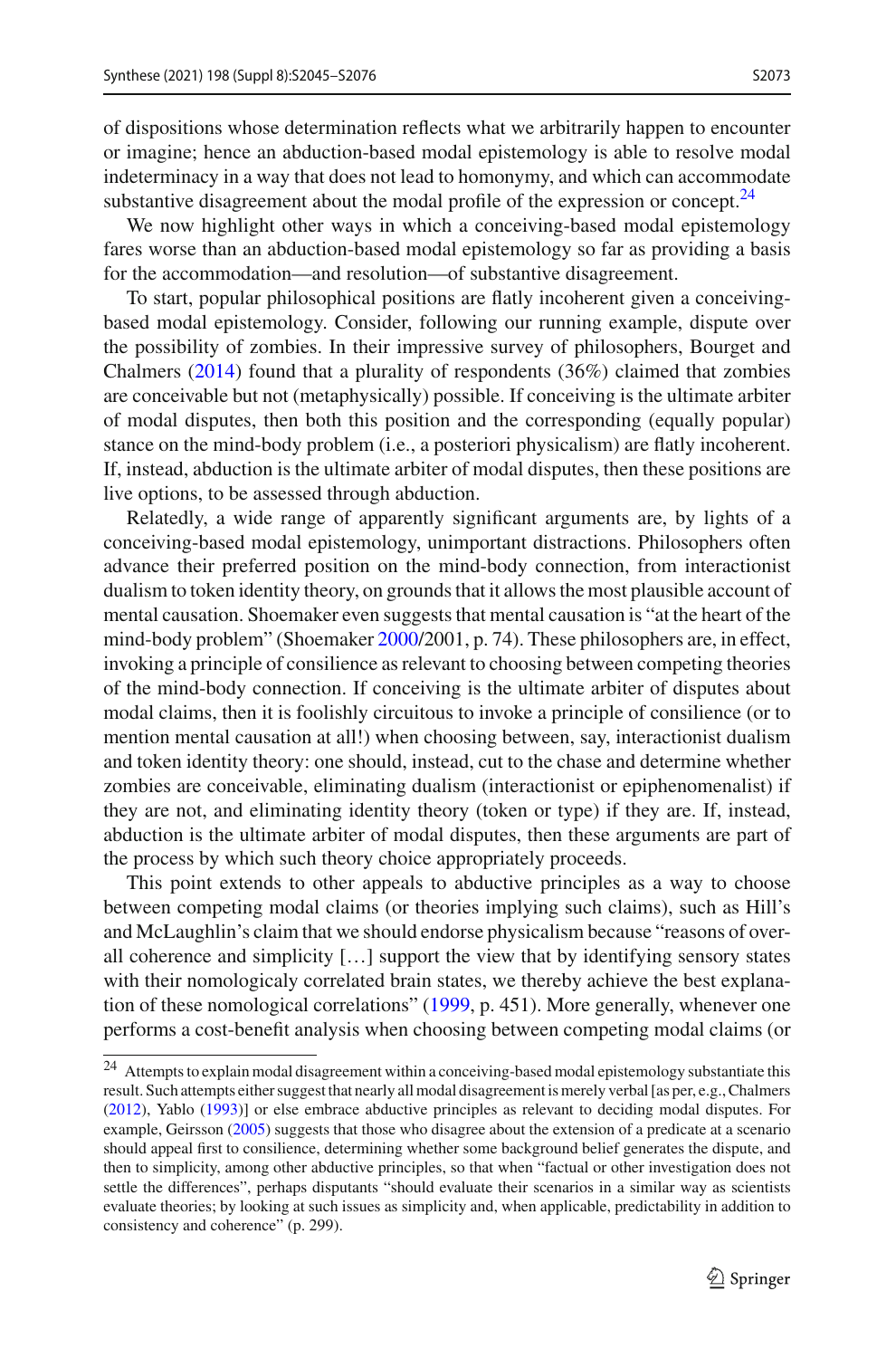theories implying such claims), then by lights of a conceiving-based modal epistemology one is wasting precious time, whereas by lights of an abduction-based modal epistemology one is proceeding exactly as one should.

Consider next how we should diagnose modal disputes given each modal epistemology. Given a conceiving-based modal epistemology, modal reasoning is not ampliative; in Kant's terms, its results are "judgments of clarification" rather than "judgments of amplification". Accordingly, a conceiving-based modal epistemology implies that at least one party to any modal dispute fails to understand the claims at issue. Take, for example, the dispute between Mood[y](#page-31-34) [\(1994\)](#page-31-34) and Dennet[t](#page-30-33) [\(1995\)](#page-30-33) about the possibility of zombies. If modal reasoning proceeds by way of conceiving, then at least one of Moody and Dennett is so deeply muddled that he fails to understand the claim *zombies are possible*. By contrast, if modal reasoning proceeds by way of abduction, then their disagreement need not indicate such a basic failure of understanding.

Consider, finally, how we should proceed in the face of disagreement given each modal epistemology. If conceiving is the ultimate arbiter of modal disputes, then Moody and Dennett have reached an impasse as soon as they make competing claims about what is conceivable. They might stare at the other incredulously, wondering how someone so seemingly component could exhibit such an obvious failure of understanding. They might decide that they are having a mere verbal dispute, happily granting that each expresses a true claim concerning the modal status of 'zombies' in his preferred vocabulary. But neither can hope to persuade the other, at least not rationally.

If, instead, abduction is the ultimate arbiter of modal disputes, then Moody and Dennett can react, as people in fact often do, by exploring the wide range of considerations that count for or against the possibility of zombies. Perhaps, at the end of the day, with all considerations fully explored, Moody and Dennett will still reach an impasse. Perhaps not—insofar as they agree on relevant abductive principles, weighting for those principles, relevant background information, and so on, they should converge on the same theory (or range of theories). Either way, by using abduction rather than conceiving they will be in position to advance the dialectic, both by locating the source of their disagreement (in some background belief, the value assigned to some abductive principle, the application of some abductive principle, etc.), and by more thoroughly measuring the (explanatory) costs of their respective beliefs.

These considerations, we maintain, provide yet another reason to prefer an abduction-based modal epistemology to one rather based in conceiving. A posteriori physicalism should not be ruled out of court. Arguments addressing the accommodation of mental causation should be considered when theorizing about the mind-body problem. Modal disagreement should not always indicate that at least one party does not understand what is being said. And disputants should not take any disagreement about what is conceivable to spell the end of discussion.

**Acknowledgements** The authors would like to thank David Alexander, Ranpal Dosanjh, Benj Hellie, Antonella Mallozzi, Elanor Taylor, participants at the 2018 APA symposium on inference to the best explanation, and this journal's anonymous referees, for helpful comments.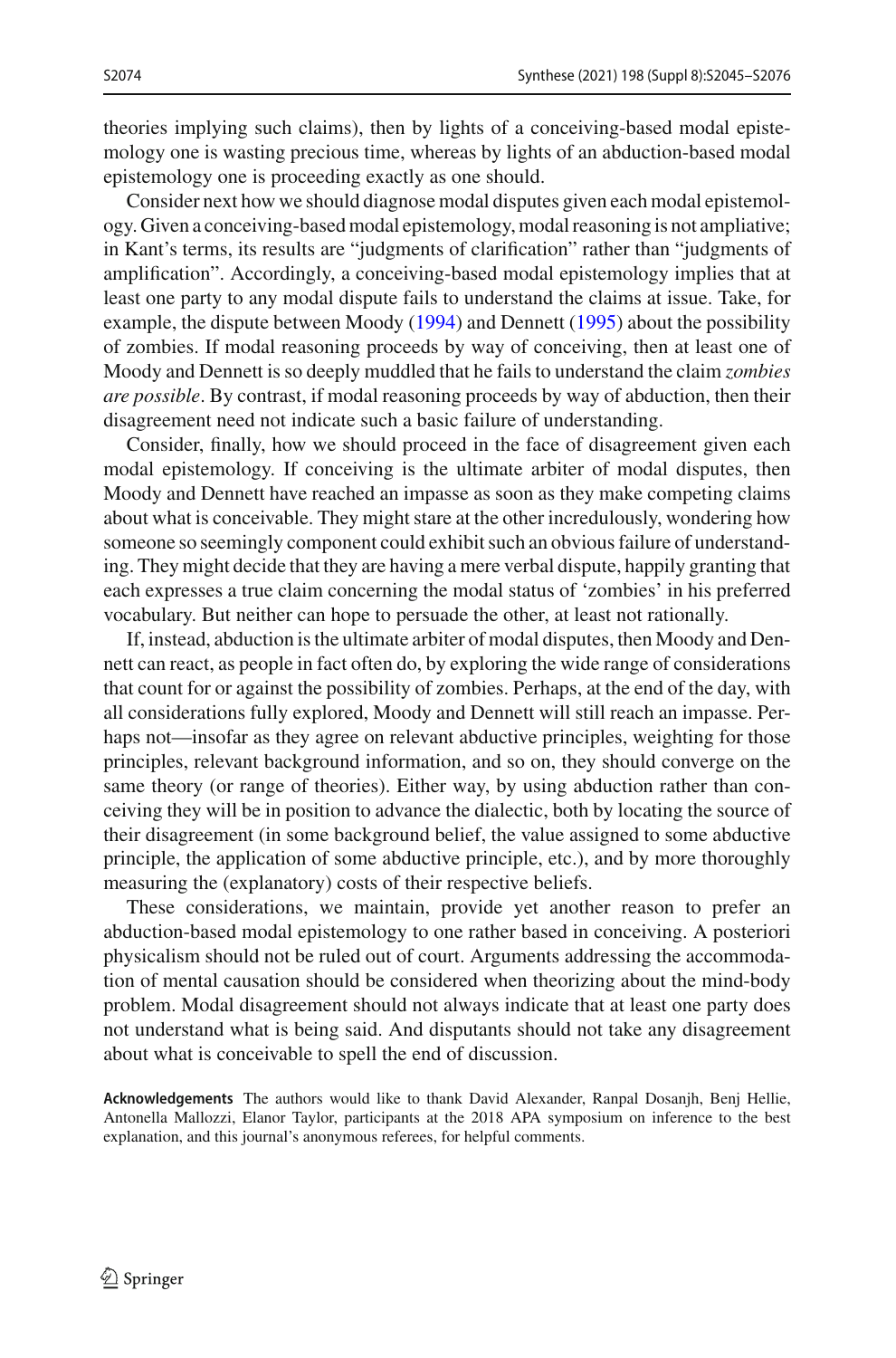### **References**

- <span id="page-30-21"></span>Aliseda, A. (2006). *Abductive reasoning: Logical investigations into discovery and explanation*. Heidelberg: Springer.
- <span id="page-30-11"></span>Bealer, G. (2002). Modal epistemology and the rationalist renaissance. In T. Gendler & J. Hawthorne (Eds.), *Conceivability and possibility* (pp. 71–125). Oxford: Oxford University Press.
- <span id="page-30-24"></span>Beebe, J. R. (2009). The abductivist reply to skepticism. *Philosophy and Phenomenological Research*, *79*, 605–636.
- <span id="page-30-0"></span>Biggs, S. (2011). Abduction and modality. *Philosophy and Phenomenological Research*, *83*, 283–326.
- <span id="page-30-1"></span>Biggs, S., & Wilson, J. M. (2016). Carnap, the necessary A posteriori, and metaphysical anti-realism. In S. Blatti & S. LaPointe (Eds.), *Ontology after carnap* (pp. 81–104). Oxford: Oxford University Press.
- <span id="page-30-2"></span>Biggs, S., & Wilson, J. M. (2017a). Abductive two-dimensionalism: A new route to the a priori identification of necessary truths. *Synthese*. [https://doi.org/10.1007/s11229-017-1444-6.](https://doi.org/10.1007/s11229-017-1444-6)
- <span id="page-30-3"></span>Biggs, S., & Wilson, J. M. (2017b). The a priority of abduction. *Philosophical Studies*, *174*, 735–758.

<span id="page-30-12"></span>Bonjour, L. (1998). *In defence of pure reason*. New York: Cambridge University Press.

- <span id="page-30-31"></span>Bourget, D., & Chalmers, D. J. (2014). What do philosophers believe? *Philosophical Studies*, *170*, 465–500.
- <span id="page-30-15"></span>Bueno, O., & Shalkowski, S. A. (2015). Modalism and theoretical virtues: Toward an epistemology of modality. *Philosophical Studies*, *172*, 671–689.
- <span id="page-30-22"></span>Carnap, R. (1950). Empiricism, semantics, and ontology. *Revue Internationale de Philosophie*, *4*, 20–40.
- <span id="page-30-23"></span>Carnap, R. (1963). P. F. Strawson on linguistic naturalism. In P. A. Schlipp (Ed.),*Encyclopedia of philosophy*. La Salle, Illinois: Cambridge University Press.
- <span id="page-30-19"></span>Casullo, A. (2001). Experience and a priori justification. *Philosophy and Phenomenological Research*, *63*, 665–671.

<span id="page-30-20"></span>Casullo, A. (2003). *A priori justification*. Oxford: Oxford University Press USA.

- <span id="page-30-5"></span>Chalmers, D. (1996). *The conscious mind*. Oxford: Oxford University Press.
- <span id="page-30-6"></span>Chalmers, D. (2002). Does conceivability entail possibility? In T. Gendler & J. Hawthorne (Eds.), *Conceivability and possibility*. New York: Oxford.
- <span id="page-30-10"></span>Chalmers, D. (2012). *Constructing the world*. Oxford: Oxford University Press.
- <span id="page-30-8"></span>Chalmers, D., & Jackson, F. (2001). Conceptual analysis and reductive explanation. *The Philosophical Review*, *110*, 315–60.
- <span id="page-30-13"></span>Chalmers, D. J. (2006). The foundations of two-dimensional semantics. In M. Garcia-Carpintero & J. Macia (Eds.), *Two-dimensional semantics: foundations and applications*. Oxford: Oxford University Press.
- <span id="page-30-14"></span>Chalmers, D. J. (2009). The two-dimensional argument against materialism. In B. P. McLaughlin & S. Walter (Eds.), *Oxford handbook to the philosophy of mind*. Oxford: Oxford University Press.
- <span id="page-30-30"></span>Chalmers, D. J. (2014). Intuitions in philosophy: A minimal defense. *Philosophical Studies*, *171*, 535–544. Chomsky, N. (1995). *The minimalist program*. Cambridge, MA: The MIT Press.
- <span id="page-30-29"></span><span id="page-30-28"></span>Chomsky, N., & Howard, L. (1993). The theory of principles and parameters. In J. Jacobs, et al. (Eds.), *Syntax: An international handbook of contemporary research* (Vol. 1). Berlin: Walter de Gruyter.
- <span id="page-30-33"></span>Dennett, D. C. (1995). The unimagined preposterousness of Zombies. *Journal of Consciousness Studies*, *2*, 322–26.
- <span id="page-30-26"></span>Feeney, A., & Heit, E. (2007). *Inductive reasoning: Experimental, developmental, and computational approaches*. Cambridge: Cambridge University Press.
- <span id="page-30-16"></span>Fischer, B. (2016). A theory-based epistemology of modality.*Canadian Journal of Philosophy*, *46*, 228–247.
- <span id="page-30-17"></span>Fischer, B. (2017). *Modal justification via theories*. Cham: Springer.
- <span id="page-30-32"></span>Geirsson, H. (2005). Conceivability and defeasible modal justification.*Philosophical Studies*, *122*, 279–304.
- <span id="page-30-27"></span>Gelman, S. A., & Markman, E. M. (1986). Categories and induction in young children. *Cognition*, *23*, 183–209.
- <span id="page-30-9"></span>Gertler, B. (2002). Explanatory reduction, conceptual analysis, and conceivability arguments about the mind. *Noûs*, *36*, 22–49.
- <span id="page-30-7"></span>Gertler, B. (2006). Consciousness and qualia cannot be reduced. In R. J. Stainton (Ed.), *Contemporary debates in cognitive science* (pp. 202–216). Hoboken: Blackwell.
- <span id="page-30-18"></span>Hanrahan, R. (2017). Imagination, possibility, and plovers. In R. W. Fischer & F. Leon (Eds.), *Modal epistemology after rationalism* (pp. 197–219). Cham: Springer.
- <span id="page-30-4"></span>Harman, G. H. (1965). The inference to the best explanation. *Philosophical Review*, *74*, 88–95.
- <span id="page-30-25"></span>Hawthorne, J. (2002). Deeply contingent a priori knowledge. *Philosophy and Phenomenological Research*, *65*, 247–269.